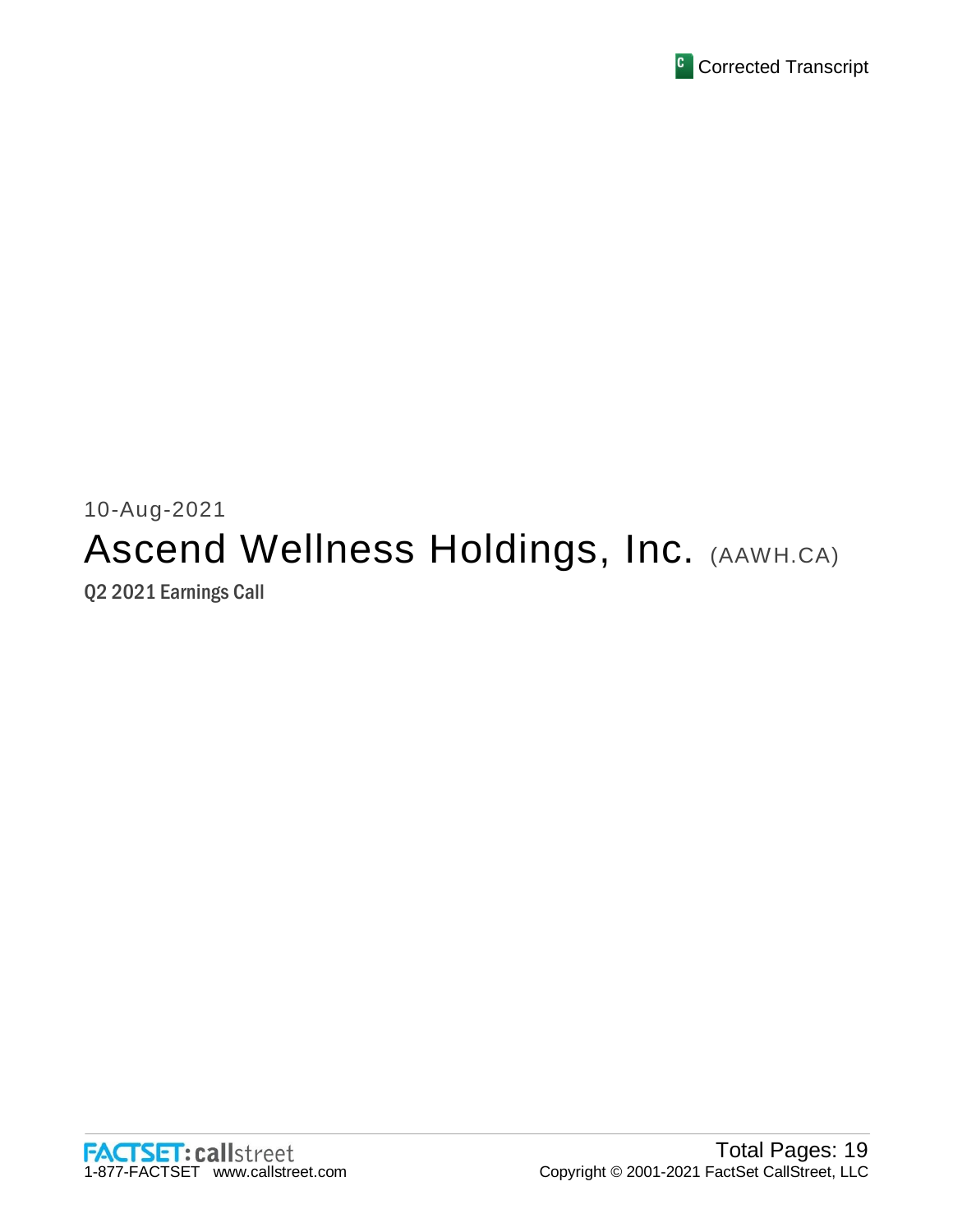# **CORPORATE PARTICIPANTS**

#### Rebecca Conti Koar

Vice President-Investor Relations, Ascend Wellness Holdings, Inc.

Abner B. Kurtin

Chairman, Founder & Chief Executive Officer, Ascend Wellness Holdings, Inc.

#### Daniel Joseph Neville

Chief Financial Officer & Treasurer, Ascend Wellness Holdings, Inc.

# **OTHER PARTICIPANTS**

Russell Stanley Analyst, Beacon Securities Ltd.

Bobby Burleson Analyst, Canaccord Genuity LLC

Matthew Robert McGinley Analyst, Needham & Co. LLC

Graeme Kreindler Analyst, Eight Capital

Kenric Tyghe Analyst, ATB Capital Markets, Inc.

Jesse Pytlak Analyst, Cormark Securities, Inc.

# **MANAGEMENT DISCUSSION SECTION**

**Operator**: Good day and thank you for standing by. Welcome to Ascend Wellness Holdings Second Quarter 2021 Investors Call.

.....................................................................................................................................................................................................................................................................

.....................................................................................................................................................................................................................................................................

I'd now like to hand the conference over to your first speaker today, Rebecca Koar, Vice President of Investor Relations. Please go ahead.

.....................................................................................................................................................................................................................................................................

### Rebecca Conti Koar

Vice President-Investor Relations, Ascend Wellness Holdings, Inc.

Good afternoon and welcome to AWH's second quarter 2021 investor call. The presentation that accompanies this call can be found on our website, www.awholdings.com/investors.

Before we proceed, I would like to remind you that there are a number of risk factors and other cautionary statements contained in our SEC and SEDAR filings, including our 10-Q which we expect to file in the next week. We will not review those risk factors and other cautionary statements on this call. However, we encourage you to read them carefully.

Various remarks that we make on this call concerning expectations, predictions, plans and prospects constitute forward-looking statements. These forward-looking statements are subject to risks and uncertainties that may cause actual results to differ from historical or anticipated results. Any forward-looking statements reflect management's current view only and we undertake no obligation to revise or update such statements or to make additional forward-looking statements in the future.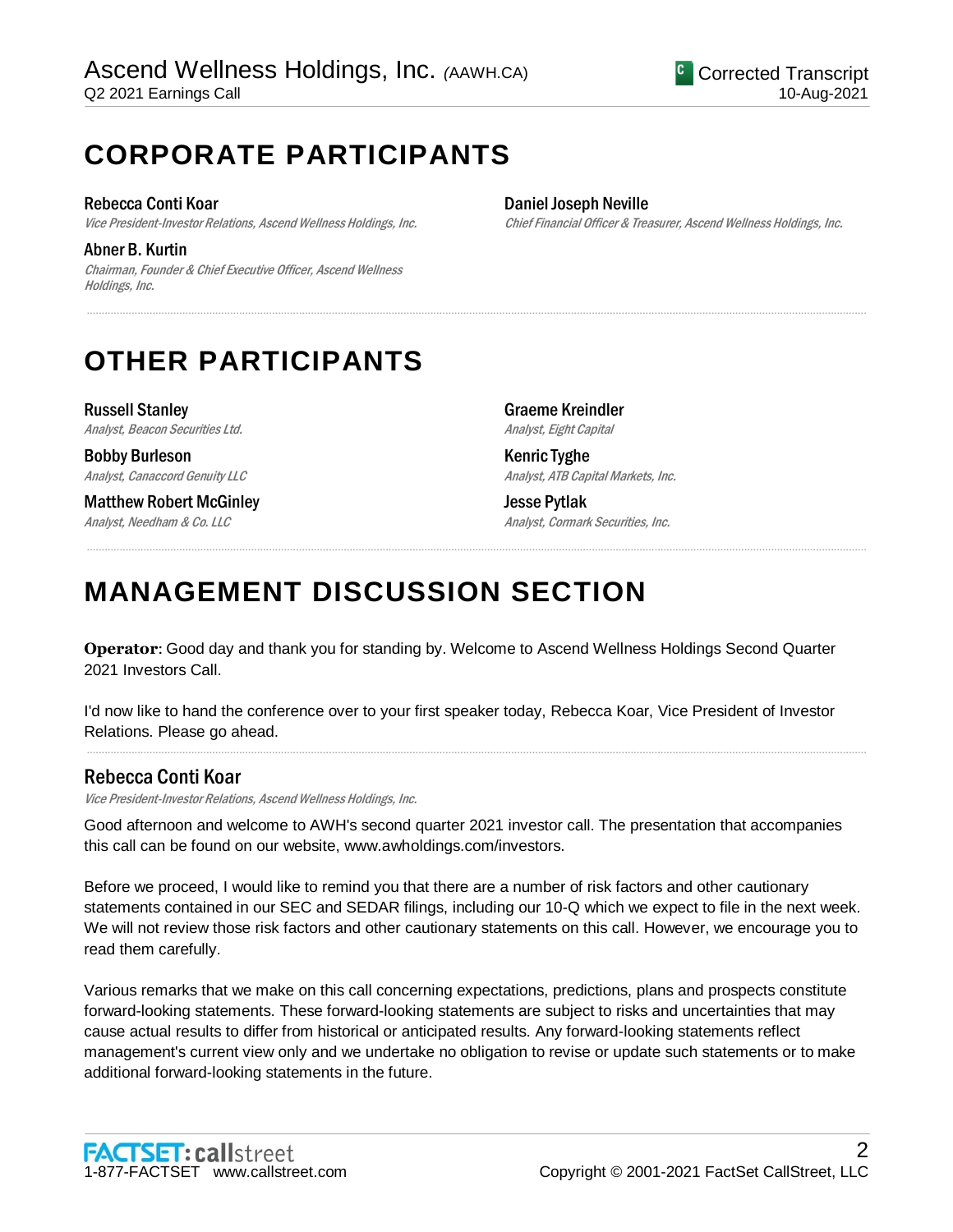During the [audio gap] (00:01:32-00:02:24)

### Abner B. Kurtin

Chairman, Founder & Chief Executive Officer, Ascend Wellness Holdings, Inc.

Operator?

**Operator**: Oh! My apologies.

### Abner B. Kurtin

Chairman, Founder & Chief Executive Officer, Ascend Wellness Holdings, Inc.

Did we lose sound? I'm not hearing anybody.

**Operator**: Yeah. We did just lose sound. I'm sorry. [audio gap] (00:02:39). I am hearing you now. Can you go ahead?

.....................................................................................................................................................................................................................................................................

.....................................................................................................................................................................................................................................................................

.....................................................................................................................................................................................................................................................................

.....................................................................................................................................................................................................................................................................

.....................................................................................................................................................................................................................................................................

.....................................................................................................................................................................................................................................................................

.....................................................................................................................................................................................................................................................................

#### Abner B. Kurtin

Chairman, Founder & Chief Executive Officer, Ascend Wellness Holdings, Inc.

Did Rebecca finish her remarks? I did not hear her.

**Operator**: Ms. Koar, do we still have you on the line? It seems we may have lost Ms. Koar.

#### Abner B. Kurtin

Chairman, Founder & Chief Executive Officer, Ascend Wellness Holdings, Inc.

Okay. Well I'm just going to go ahead and if she has more to add, we'll get to it.

All right. Thanks everyone for joining the call this evening. The picture you see on the right here is of our Paramus area New Jersey store which opened in the quarter. This store is on heavily trafficked Route 17 by the Garden State Plaza Mall in Paramus and should be one of the highest volume stores in an adult-use New Jersey. The store is built to support the transition to adult-use we expect to see in New Jersey in early 2022.

As always, we appreciate the support from our loyal and committed investors who have helped us grow this business from three employees in 2018 to nearly 1,290 employees and operations in six limited license states across the country. This is an exciting time in the industry and particularly at Ascend. The momentum towards federal legalization is building, the market is in hyper growth and our customers are becoming more and more loyal and passionate about Ascend. One-by-one, the domino effect is benefiting the states as almost monthly another state legalizes either medical or adult-use cannabis consumption. Today, 19 states have fully legalized adult-use and 38 states have legalized medical-use consumption.

The most recent Gallup poll shows that 67% of Americans support cannabis legalization. This support is almost up over 3 times since the 1970s. For the most part, history has proven that for every major social issue in America after two-thirds of the country supports it, it eventually becomes federally legal and importantly mainstream. Estimates show that the US cannabis industry sales in 2020 were over \$17 billion, a 40% increase over 2019. Some analyst projections predict industry legal sales will reach as much as \$100 billion by 2030. The market is exploding and we believe we are well-positioned in leading states to capitalize on this exciting opportunity.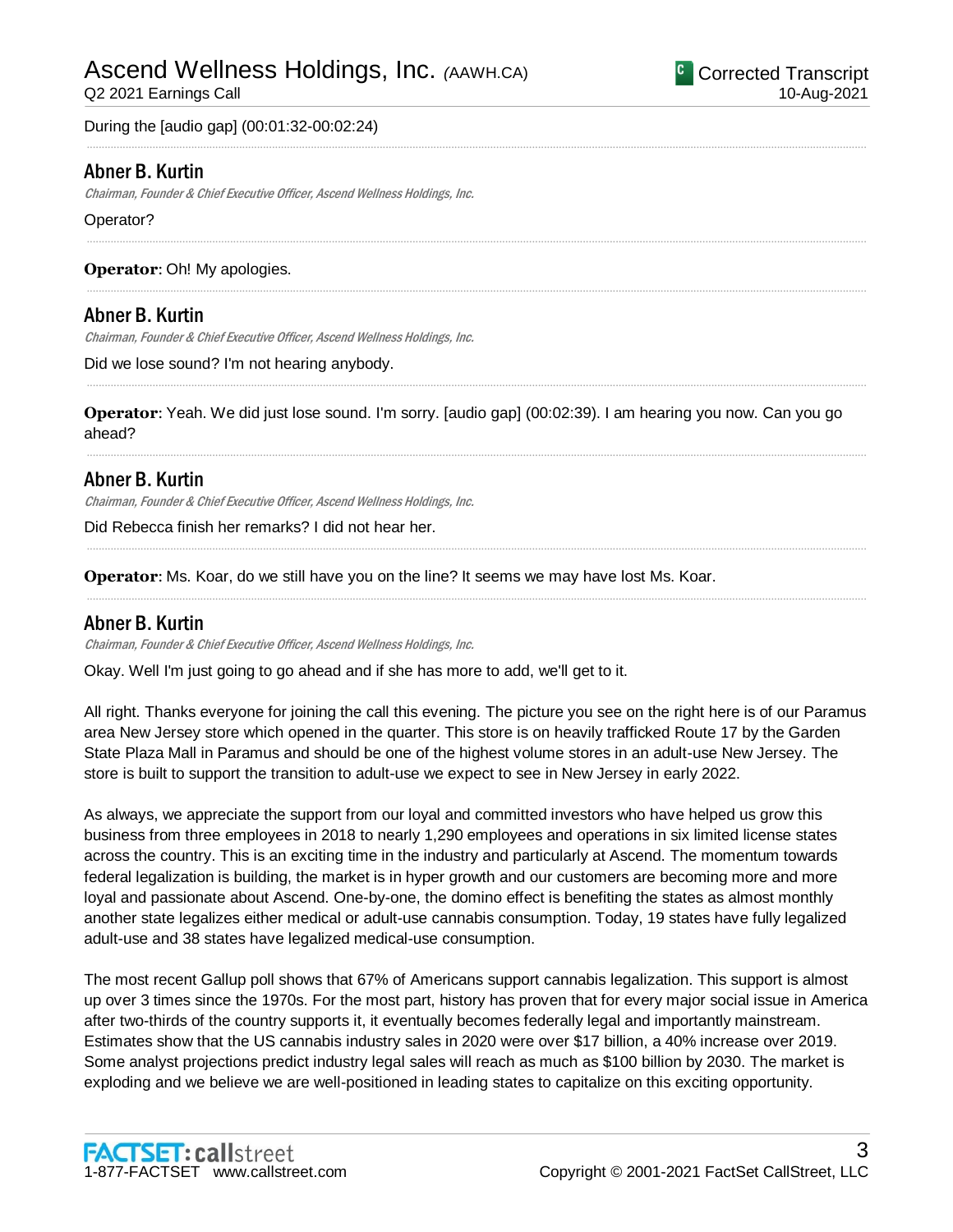We are proud to share with you the highlights from Q2, our first full quarter as a public company. We remain committed to providing best-in-class disclosure. I will remind you that we are the first US cannabis SEC-registered IPO with Delaware governance and audited GAAP financials. We remain committed to good governance and transparency. With that, let's discuss the highlights from the quarter.

Since the end of Q1, we have opened three dispensaries bringing our total to 18. In addition to New Jersey, the second dispensary license we acquired through the Midway transaction became operational in Chicago Ridge, Illinois, increasing our total number of dispensaries in the Chicago area to four and our total in Illinois to eight. We are in process of rebranding all dispensaries to the Ascend name by the end of August.

On April 29, we opened our Boston flagship location which is the first retail location in the downtown of a major city on the East Coast. Our location is steps away from TD Garden and Faneuil Hall. Sales in this location continue to build despite downtown foot traffic being limited.

On the cultivation front, we added approximately 17,000 feet of canopy this quarter, bringing our total canopy to just under 100,000 square feet. We expect to bring online an additional 145,000 square feet by the end of the year, including expansions of our cultivation facilities as well as the addition of our new 120,000 foot greenhouse facility in Illinois.

In the quarter, we engaged Seaport Global Advisors as our bankers to assist us in refinancing our existing debt to lower the firm's cost of capital and provide additional cash to support investment. We expect to have an announcement soon. We currently have over \$100 million of cash on the balance sheet and with this incremental debt raise; we will be fully funded to build out our current pipeline.

We also have significant updates on the product front. Last week, we launched our partnership with Lowell Smokes and now you can find Lowell pre-rolls on the shelf of our stores in Illinois. We are excited about this partnership as Lowell Smokes is the number one selling pre-roll in California and this is their first foray out-ofstate. Also in Illinois, this month we launched Flower from our Ozone Reserve in-house top-shelf brand in all of our Illinois stores. This represents the culmination of the improvement of our cultivation team to produce best-inclass flower in the state.

On the M&A front, we are pleased to announce substantial progress in Ohio. We closed on our cultivation facility in Monroe, Ohio to add to our existing processing facility under construction. We also received approval for the acquisition of a dispensary in Carroll, Ohio and are moving to closing in the near future. We are excited about Ohio as it is one of the top medical markets with high potential to turn recreational in 2023. We expect to have more announcements about Ohio in the near future.

Lastly before moving on to financial highlights, I want to comment on our continued commitment to social justice. During the quarter, Ascend doubled down on our commitment to Last Prisoner Project. Following the early completion of our initial pledge made to the Last Prisoner Project, Ascend committed to a second pledge. Ascend retail locations currently ask customers to voluntarily donate \$1 to LPP at checkout with a corporate match for each dollar donated up to \$250,000 for a total of \$500,000. This project is important to me personally. Social justice remains a top priority at Ascend as we continue to commit our time and resources as opportunities arise.

Let's discuss the financial highlights of the quarter. Total system revenue for the quarter was \$97.5 million Net revenue which excludes intercompany sales was \$83.4 million. On the top of the slide, you can see year-overyear net revenue which increased by \$58 million or 228%. Quarter-over-quarter net revenue increased by \$17.2 million or 26%. Revenue growth was driven by increases in cultivation and production activity, new store openings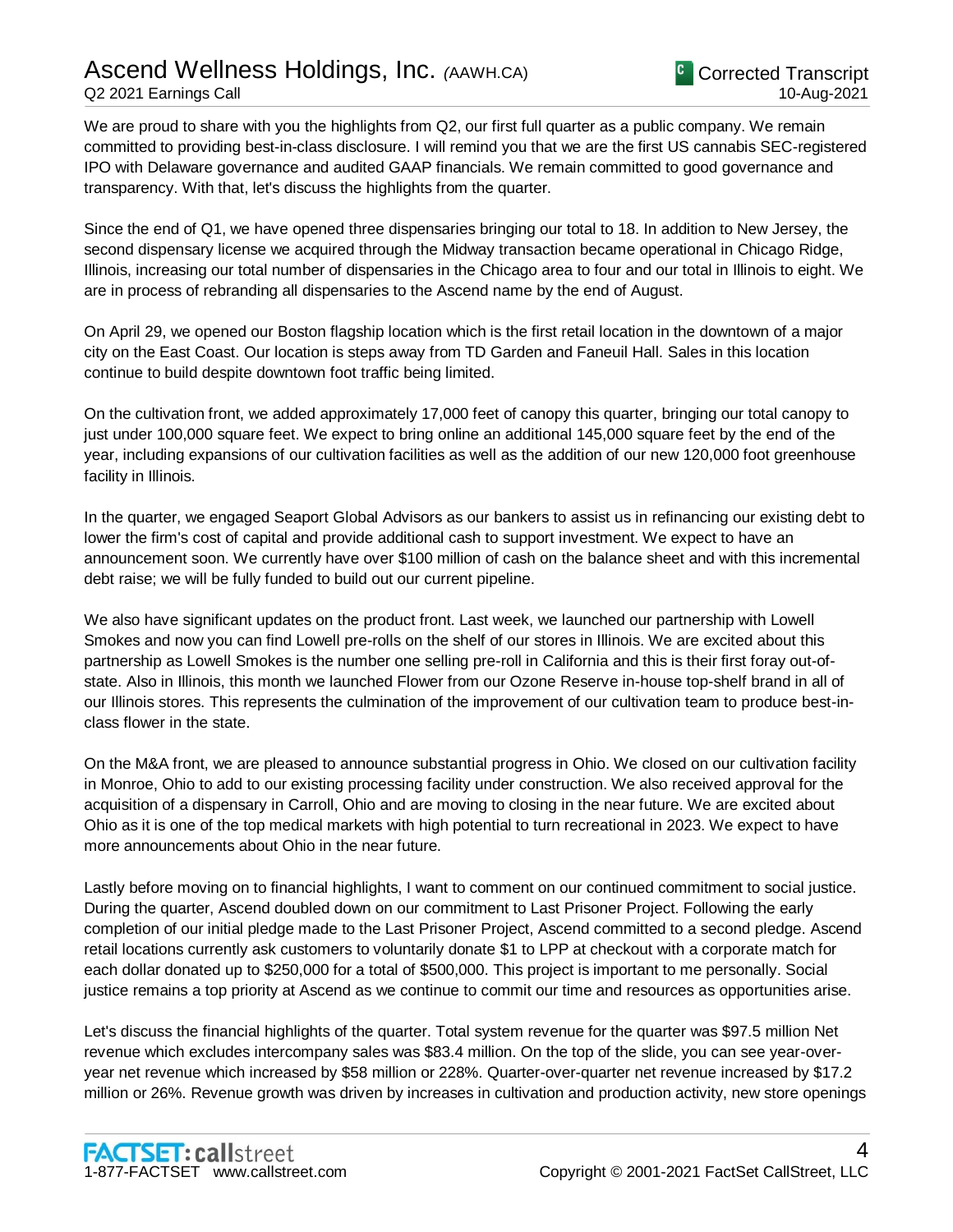and heightened traffic at open stores. Just to remind you, this quarter represents the peak quarter-over-quarter growth of the year as the bulk of our 2020 openings have occurred at the end of this quarter.

Due to the strong performance in the quarter and improvements in both our retail and wholesale operations, we are raising revenue guidance for the full-year 2021 from \$320 million to \$340 million to \$330 million to \$350 million. We are pleased that we continue to execute in this hyper growth environment. Later in the presentation, I will turn it over to Dan Neville, our CFO, and he will dive deeper into the financials.

Let's talk about our footprint, as I have mentioned in the past we are primarily focused on flagship assets in limited license states east of the Rockies. We aim to have the best retail locations and have carefully curated our selection of assets. We continue our strong growth and currently have 18 dispensaries open and 90,000 square feet of canopy and a robust pipeline. Including the dispensaries set to open, we expect to have 26 dispensaries and 285,000 square feet of canopy by the end of next year. This just represents our fully licensed, fully financed and in-development pipeline. It does not include any additional assets or asset expansion and we fully expect to do more in the future.

We are pleased to develop such a robust portfolio assets in just three short years of operations.

So far this year, we've bought five dispensaries online. We plan to open four more early next year. We anticipate closing the transaction with MedMen New York by year-end which will provide us entry into the New York market. MedMen has four operating retail locations across the strait which are currently in New York's medical program including the flagship Manhattan location which is located on Fifth Avenue, just steps from Bryant Park. I will also note that most of the canopy we need to bring online is at existing cultivation sites. We believe canopy expansion has significantly less execution than greenfield projects.

Let's talk a little bit about more of the construction. I got a few pictures for you here with canopy expansions underway in Illinois, Mass, New Jersey and Michigan. The first picture on the upper-left is a drone image of our marquee Illinois cultivation facility. It provides us significant scale for our vertical operations in Illinois and we are one of the top wholesalers in the state. We currently have 55,000 feet of canopy in Illinois today and we will add 58,000 by the end of the year through the addition of our fully sealed greenhouse.

I like this picture because it really illustrates the scale of the operations. When we first took over, we inherited a 75,000-square foot building with a de minimis amount of canopy. Now, we have a fully built-out canopy, manufacturing and distribution center with another canopy expansion underway. Our Illinois facility is a blueprint for our cultivation expansions across all of our other states.

The next image on the top-right is a picture of seeds being planted in the first phase of our New Jersey cultivation facility. Around year-end, we expect to have the second phase of New Jersey expansion complete with additional canopy and processing capabilities. Our first phase of expansion began in April and is planting already. This shows our ability to move at lightning speed to take advantage of new adult-use markets. This was the playbook we used in Illinois and we are doing it again in New Jersey.

The image on the bottom-left is a new flower room that we recently added to our Massachusetts cultivation. While this project has been significantly delayed, we are finally in the final stages of construction. Tables and lights are being added and we expect to plant in October. And finally, the picture on the bottom-right is one of the flower rooms just before our first harvest in July at our Michigan facility.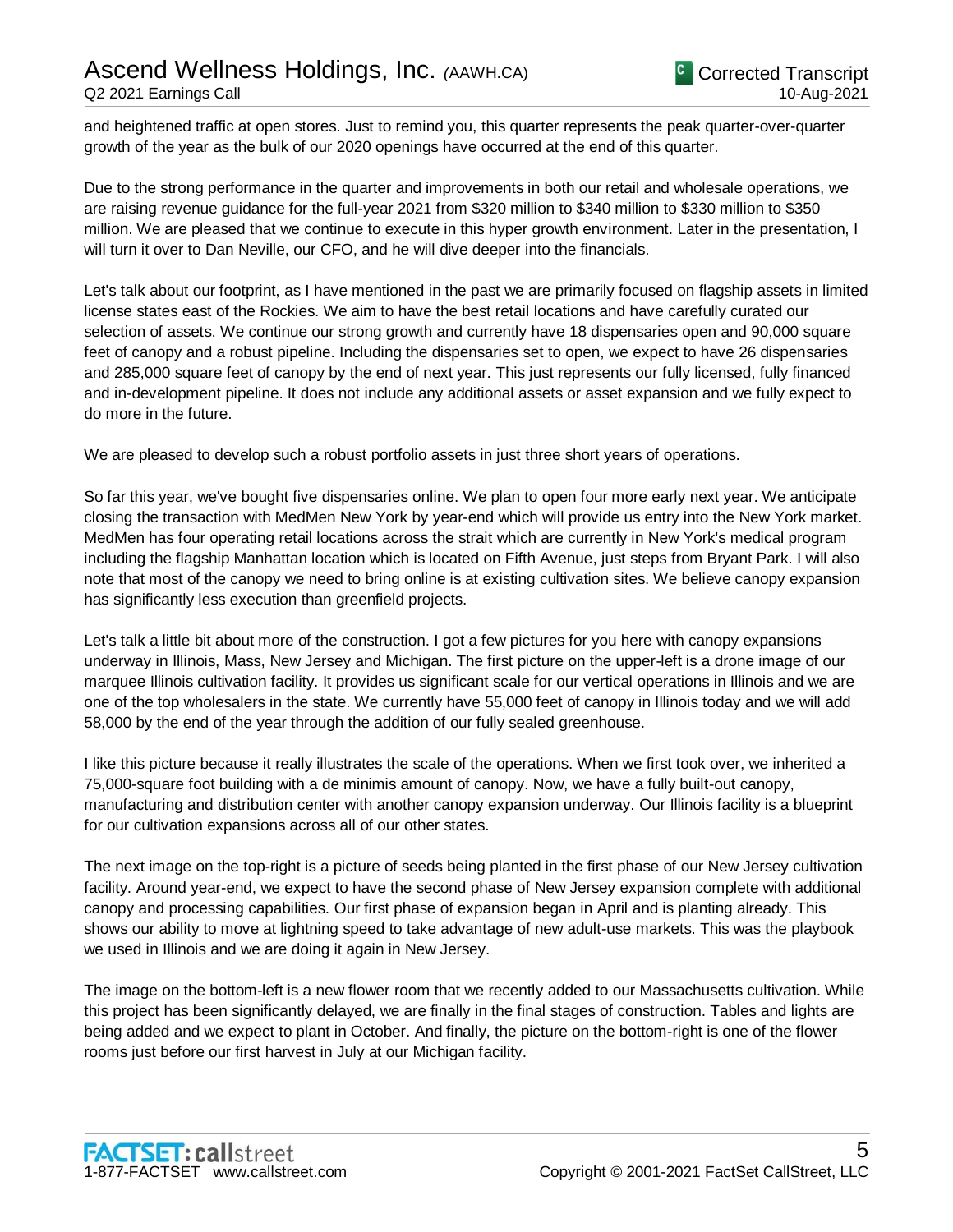### Ascend Wellness Holdings, Inc. *(*AAWH.CA) Q2 2021 Earnings Call

Let's discuss our branding strategy. We continue to build our portfolio of brands. We have two in-house brands: One competes in the quality for value segment, Ozone; and the other is our higher-end brand, Ozone Reserve. We look to partner with West Coast brands to increase our product offering, particularly in the Best Category. In April, our Ozone brands brought in the second highest sales of any brand in the state of Illinois, above highly regarded brands like Rhythm, Verano and High Supply among others. The brand is developing a strong reputation in the market. We're continuously working to diversify our Ozone offering and provide all form factors to our customers. It is our strategy to deliver to every dispensary in Illinois every week and we believe this distribution strategy is a key part of our success.

Our brand partnerships provide Ascend with a unique opportunity to expand at high-end, key product categories and provide each of our stores with a variety of SKUs and form factors as well as consistent access to quality product. Our differentiated brand combined with our consumer-focused retail experience is paying off. Our stores are optimized at fast throughput, multiple points-of-sale and efficient layouts. We provide an exceptional digital experience with express pickup, curbside and delivery options. We have committed customers and we reward them through our loyalty program. Customer service is our priority.

Let's talk about our revenue and our revenue mix goals. Our adjusted gross margin and adjusted EBITDA margins for the quarter were 48% and 24% respectively. While we are comfortable with these strong margins, we think we can do substantially better over time through vertical integration and scale. There are four main drivers which will help us achieve these desirable margins: Increasing production capacity as we bring canopy online and we begin to harvest plants; continuing to add retail locations to achieve the maximum cap in each of our markets; optimizing product mix and finally reaching a more balanced retail wholesale revenue breakdown as well as carrying an appropriate amount of in-house and partnered brands in our own stores. By achieving these objectives we will gain scale, operating leverage and realize industry-leading margins.

We are moving towards the ambitious goal that 50% of our business comes from wholesale, 50% of our business from retail, and 50% of our products sold in our retail dispensaries across our network being our own in-house, Ozone, Ozone Reserve, and partner brands. Today, approximately 40% of our revenue is wholesale of roughly 35% of the products sold out of some dispensaries are AWH brands.

We want to give you some more insight into our M&A strategy. Both my CFO and I come from financial backgrounds. We were once in your shoes on the buy-side. As such, we are extremely judicious in how we allocate capital. We are acutely focused on return on invested capital and know that for every dollar we invest, we want make sure it is worth diluting our ownership in our existing portfolio of superior assets.

We have a disciplined two-prong M&A strategy: First, in keeping with our theme of going deep and not wide, our priority is to continue to expand in the states we are in and optimize and scale our existing footprint. While we have reached the regulatory cap in most of our states, we have room to expand from our eight retail licenses owned today in Illinois to the state cap. Our announcement today of Ohio acquisition shows our commitment to being a leader in that state. We would look to continue to expand in Ohio until we get to the five dispensary cap. We are committed to becoming a market leader in Massachusetts. And while we have a good start with our expansion of our cultivation facility, we are open to the possibility of expanding our cultivation, manufacturing and distribution capabilities through acquisition.

The second prong of our M&A strategy is to expand into other limited license adult-use or near adult-use markets. While we would focus on contiguous states east of the Rockies, we are also open to opportunities in other limited license states. At Ascend, we are opportunistic buyers, and if nothing meets our criteria, we are comfortable with our current portfolio.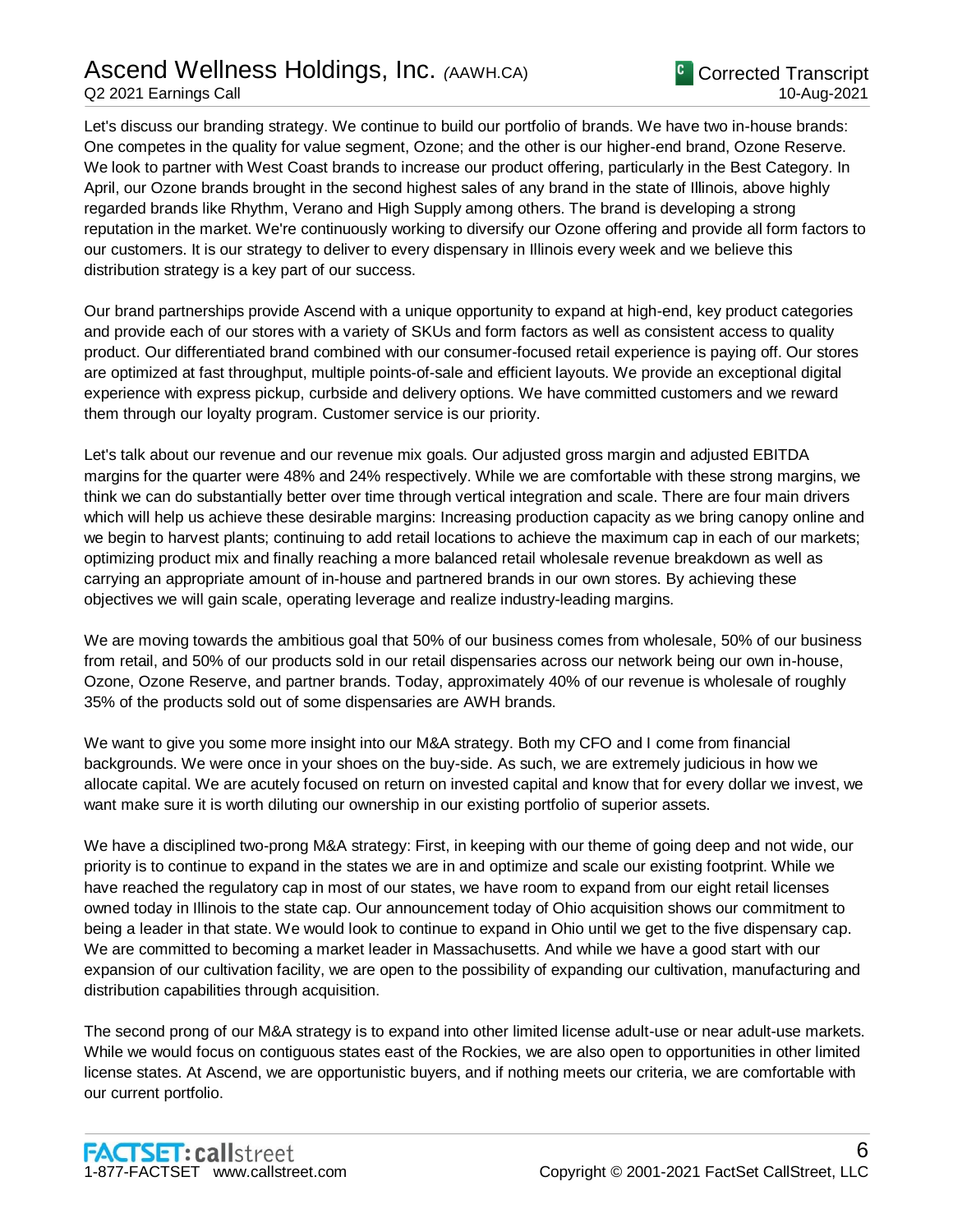On the topic of valuation, you have all noticed that the sector has traded lower over the quarter and many industry competitors traded significantly below target valuations and valuations of similarly growing companies in other industries. Even with that industry discount, AWH trades at a meaningfully lower valuation compared to some of the larger MSOs. AWH is trading at approximately 8.7x 2022 adjusted EBITDA estimates compared to the larger MSOs which were trading closer to 13.5x. Although these companies have much larger market share, AWH has premier assets in premier locations and we are positioned to operate and become leading players.

Before I turn it over to Dan, let me just reiterate the company's investment thesis which we've discussed with you in the past. We call ourselves MSO 2.0 because we are a company that didn't pursue a strategy of state applications but rather went out and actively bought what we believed to be the best portfolio of any MSO. We are now focused on building and scaling these attractive assets with intent to achieve scale before expanding to new opportunities. Within these markets, we are focused on premier asset flagship locations. As competition enters this business and states with limited caps, we strongly believe in the value and superior retail locations to create barriers-to-entry and long-term value creation.

We have a very disciplined capital allocation program and the bulk of our expansion has been fully funded through sale leasebacks and capital raise. We are not biting off more than we can chew and are very diligent with where we spend our money. We have successfully grown our portfolio through M&A and we see this as the fastest path to growth given the barriers-to-entry and regulatory environment. We have the team to succeed. Our management group is focused on executing and has already done so in Illinois. The team brings expertise from several areas spanning capital markets, cannabis industry, regulation and permitting, retail and more. The company has room for continued margin expansion with only about 30% of our cultivation assets generating revenue today. These are just a handful of the reasons why we are confident that Ascend is positioned to succeed.

Now, let me turn it over to my CFO, Dan Neville, to provide a detailed update on the financials this quarter.

### Daniel Joseph Neville

Chief Financial Officer & Treasurer, Ascend Wellness Holdings, Inc.

Thanks, Abner. Good evening everyone. Abner covered the revenue drivers earlier in the presentation, so for this slide I'll focus on adjusted gross profit and adjusted EBITDA. Adjusted gross profit dollars increased \$7 million to \$39.6 million or 22% sequentially, driven by Illinois wholesale production efficiency and retail stores coming online. This was partially offset by declines in Massachusetts wholesale.

.....................................................................................................................................................................................................................................................................

Gross profit margin was 47.5% in the quarters, down approximately 170 basis points sequentially. This decline was driven by lower realized pricing and mass wholesale due to the bulk sale of lower testing product, partially offset by increased margins in Illinois. Unfortunately, we had some sick genetics that were brought into the building in Mass. We have since introduced new healthy strains that are achieving higher potencies but the old genetics are not completely flushed through our inventory yet.

Our adjusted EBITDA for Q2 was \$20.3 million which represents an increase of \$4.5 million or 28% sequentially. Our margin for Q2 was 24.4% which represents a 43-basis point increase sequentially. Despite our gross margin headwinds, we levered SG&A by 150 basis points quarter-on-quarter which allowed us to expand EBITDA margins.

As a reminder, approximately \$6.1 million of rent expense is related to sale leasebacks that is accounted for above the line, the majority of which are in COGS. We have already built out the corporate infrastructure needed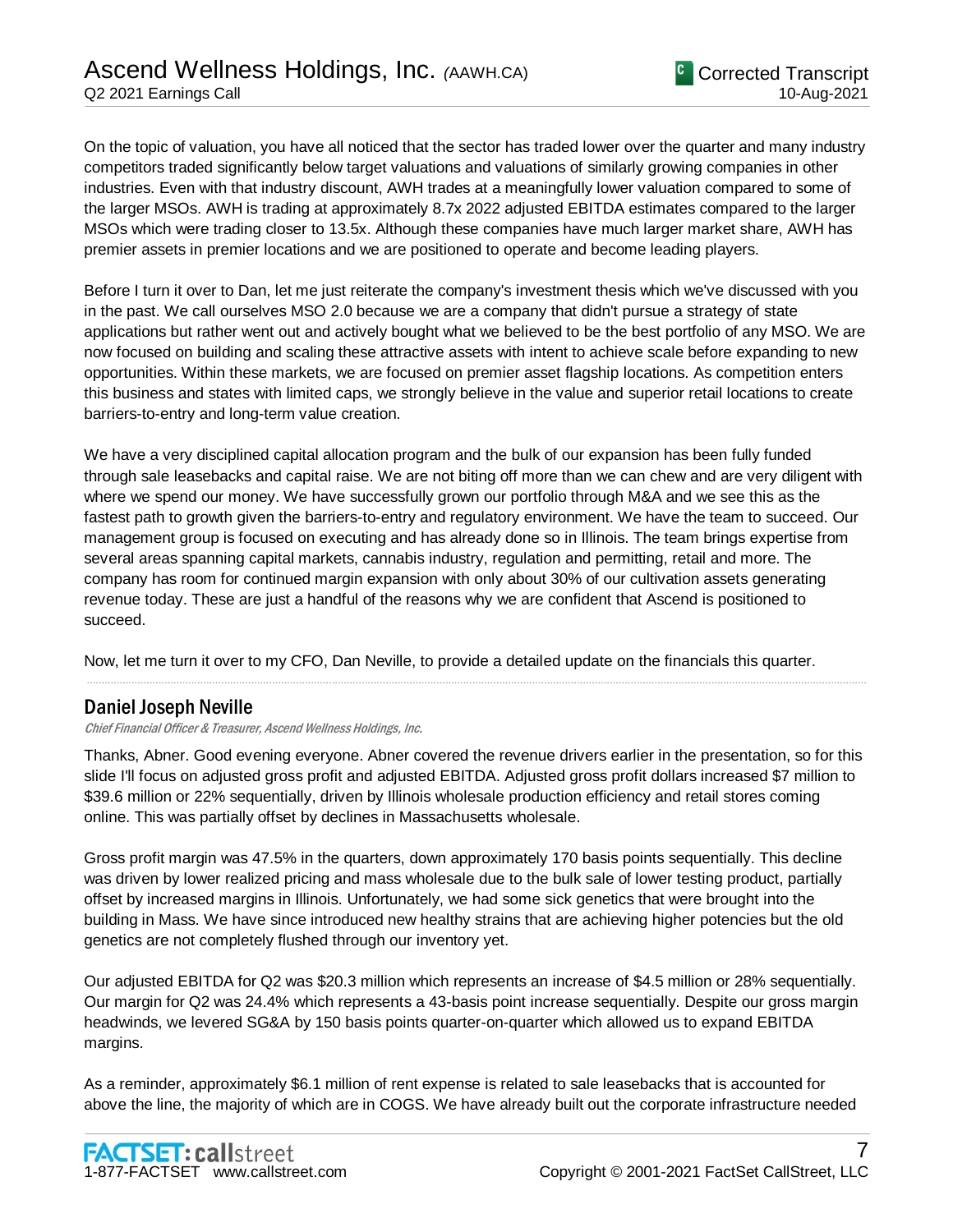to run our assets and have centralized our overhead structure. This should allow us to continue to grow revenue faster than SG&A expenses.

Let's move on to discuss some of the key operating metrics for this quarter on slide 16. During the second quarter, AWH opened three dispensaries which brought the company total to 18 open dispensaries. Retail transactions in the quarter totaled 573,000 which is up from 146,000 last year and 411,000 last quarter. Average basket in the quarter was \$101 which trended down quarter-on-quarter. We now have five cultivation sites online in five states with the closing of our Monroe, Ohio acquisition earlier in the quarter. In Q2, we sold approximately 11,000 pound equivalents of product at a very healthy average price per pound of approximately \$3,600. Both of these metrics trended up for the company in aggregate.

Let's move on to slide 17 to dive deeper into the wholesale business. Gross wholesale revenue increased to \$39.5 million, representing an increase of 30% sequentially, and that wholesale revenue which excludes intercompany sales increased to \$25.4 million, representing an increase of 23% quarter-on-quarter. The increase was driven by increased output in pricing at the company's Illinois cultivation facility. Our pounds sold increased 28% quarter-on-quarter to [ph] 11,040 (00:22:54) pounds and our gross revenue per pound was \$3,577. Pricing was up slightly quarter-over-quarter driven by an increase in pricing in Illinois, partially offset by declines in realized pricing in Mass due to the bulk sale of lower testing product.

Let's move to slide 18 to discuss the retail metrics for the quarter. Total retail revenue increased to \$58 million, representing an increase of 28% sequentially. Retail transactions increased 39% quarter-over-quarter to 573,000. This was driven by an increase in transactions at our existing operations and the opening of three new stores within the quarter. Our revenue per transaction declined by 8.6% sequentially to approximately \$101. This decline was driven by geographic and adult-use patient mix. In the quarter, we added two recreational dispensaries in urban locations which typically have a lower average ticket. Additionally, average tickets for medical customers are significantly higher than recreational. So as we serve more recreational customers over time, we expect our average ticket to tick down. Our annualized revenue per store was \$13.9 million which was down 3% sequentially. However, I'd like to point out that this is a very healthy number, especially considering that we opened three new stores that we're still ramping over the course of the quarter.

Let's move on to slide 19 to discuss the increase in guidance. We are proud that our Q2 revenue growth came in above expectations and as a result we are increasing our full-year 2021 revenue guidance to a new range of \$330 million to \$350 million of net revenue. The new range represents a very healthy 130% to 144% growth over last year. We have line-of-sight to this new range as all of the assets required to achieve this revenue are already turned on.

While our revenue growth is impressive and our adjusted EBITDA dollar growth for the remainder of the year will follow, we don't anticipate significant margin expansion in Q3 and Q4. Instead, we expect moderate increases in margin due to a lower rate of sequential revenue growth for the remainder of the year and a ramp in wholesale expenses in Q3 and Q4. These expenses will support the planting and subsequent harvests out of our expanded cultivation footprint in early 2022.

As Abner mentioned, we have canopy expansions underway in Illinois, Mass, New Jersey and Michigan and expect to have approximately 235,000 square feet of canopy online by the end of 2021. These canopy expansions, combined with the additional stores we're bringing on around year end, will drive the next stepfunction change in revenue and margin expansion. Note that this guidance does not include the revenue associated with our pending transaction in New York.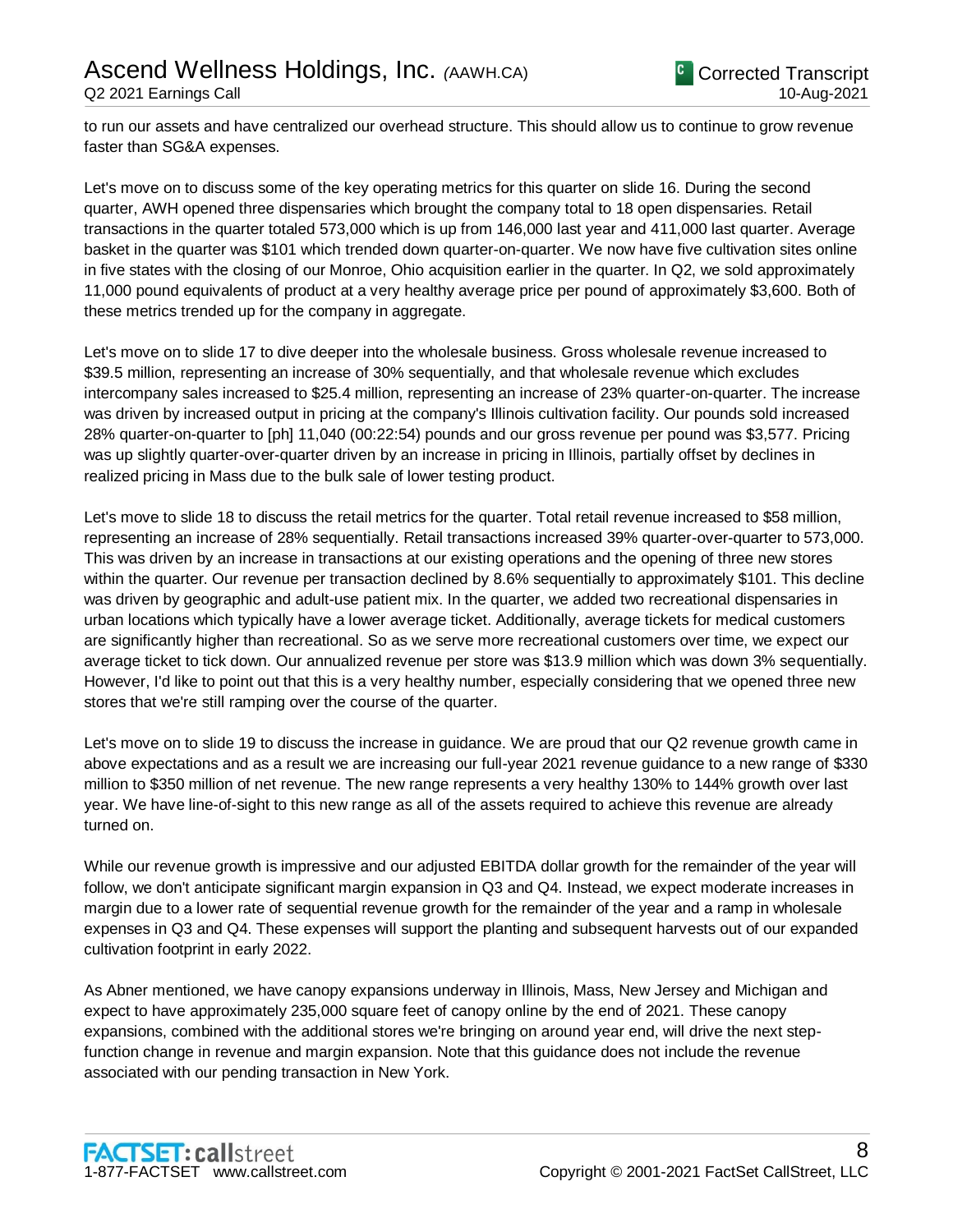

Let's move on to slide 20 to discuss cash flow in the quarter and the state of the balance sheet. Before we dive in, I'd like to note that we are in the process of raising approximately \$200 million of senior debt which will refinance our existing debt, fully fund our MedMen New York obligations and provide additional working capital to pursue M&A. We anticipate this will bring the average interest rate on our debt down significantly from our current rate. While there is no guarantee until we're closed, we're highly confident given where we are in the process.

On the top of the slide, you'll see a waterfall bridging to cash at the end of Q2. During the quarter, we increased cash by \$41 million. We used approximately \$4 million for operations and we invested \$36 million in CapEx, the majority of which was used for cultivation expansions. Cash CapEx was elevated during the quarter due to a timing delay of a \$14 million tenant improvement reimbursement that came in in early July. Finally, we received \$86 million of net proceeds from the IPO. We continue to anticipate CapEx use of approximately \$90 million for the full-year as we build out our cultivation expansions and continue to bring online stores in Massachusetts, New Jersey and Michigan. We ended the quarter with \$104 million of cash and equivalents, \$132 million of debt and net debt of \$27 million.

In closing, this is a very exciting time at AWH and I'd like to personally thank all of the Ascenders across the organization for helping us get to where we are today. We're not done yet. And over the next 12 months we'll continue to be laser-focused on executing on our plans: Completing our cultivation expansions, opening the remaining dispensaries and taking the blueprint we've created in Illinois to our other markets.

.....................................................................................................................................................................................................................................................................

With that, I'll turn it over to the operator for questions.

## **QUESTION AND ANSWER SECTION**

**Operator**: Thank you. Ladies and gentlemen, we will now begin the question-and-answer session. [Operator Instructions] Your first question comes from Russell Stanley from Beacon Securities. Please go ahead.

#### Russell Stanley

**Russell Stanley**<br>Analyst, Beacon Securities Ltd. Quarter and Containing the Containing Security of Containing the Containing Securities Ltd.

Good afternoon and thanks for taking my question. First with respect to the debt financing you're working towards, I understand you're looking for roughly \$200 million. Just wondering if you can comment on what demand looks like and what the potential terms may come out of either what you're looking for there?

.....................................................................................................................................................................................................................................................................

.....................................................................................................................................................................................................................................................................

#### Abner B. Kurtin

Chairman, Founder & Chief Executive Officer, Ascend Wellness Holdings, Inc.

Hey Russ, thanks for the question. Yeah, we're looking to raise as I think Dan said about \$200 million. The debt markets are very strong for cannabis-related securities. Obviously, while the rates are significantly lower than they have been in the past, we probably have an average cost of debt now close to 15%. And we're looking to bring that below 10% with this offering and this offering will be – basically represent all the debt of the company pro forma. We're in the closing process. And as Dan said, we got to get this done. But it's looking very, very strong now and we're very excited to work with this new group of debt investors.

.....................................................................................................................................................................................................................................................................

#### Russell Stanley

**Russell Stanley**<br>Analyst, Beacon Securities Ltd. Quarter and Containers and Containers and Containers and Containers and Containers

Great. Thanks for the color on that. Just a quick question around your cultivation expansion. So obviously a lot undergoing and we've heard more generally just issues; supply chain disruptions and challenges faced by various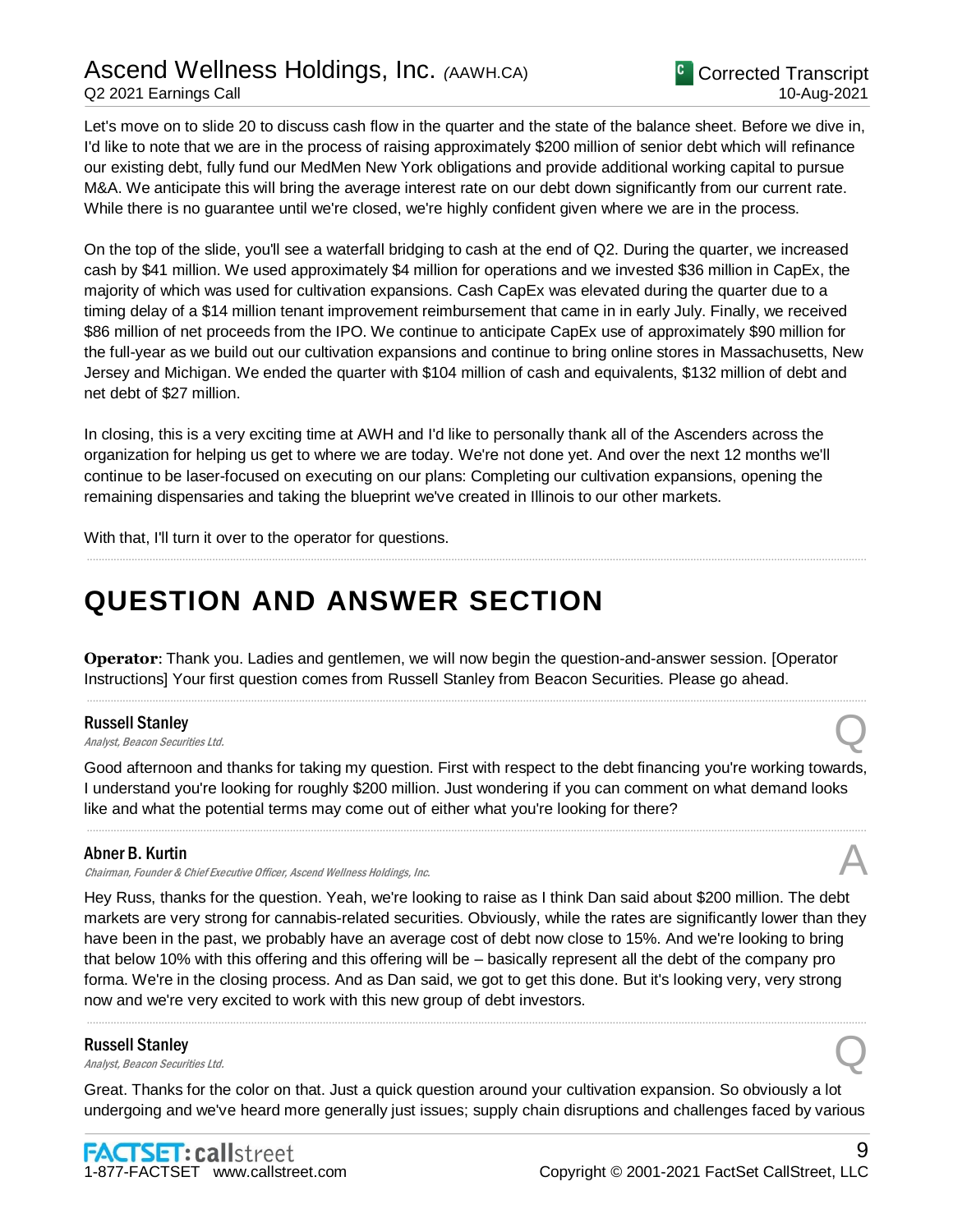[indiscernible] (00:30:25) if anything really across US. Just wondering if you're seeing challenges on that front? And if so, how you're managing them and how you feel the schedule in that context?

.....................................................................................................................................................................................................................................................................

#### Abner B. Kurtin

#### Chairman, Founder & Chief Executive Officer, Ascend Wellness Holdings, Inc.

There's very little about cultivation builds that aren't challenging to be honest. I think the industry has done a good job. I think we've done a good job. But this is hard. I think in this current environment, it's hard to build any industrial facility. Supply chains are challenged. We have trouble getting building materials. Things get delayed. We rely on electrical utilities to bring us additional power; zoning, permitting, jobs. It's hard to get people to show up to work in a very difficult kind of construction environment and it's challenging.

With all that said, we're moving forward pretty close to target. I mean everything tends to get delayed in this industry by a little bit. But for the most part, when you look at our cultivation expansions as illustrated by that picture, you can see that in New Jersey our first expansion is planting. In Michigan, we're harvesting. In Mass, when you see fully built out rooms and you see they're putting in the tables and lights that's when you know you're really done. Until then, everyone can tell you that things are moving forward. But I want to see that interior picture of a fully built out room and lights in there and then I know we're ready for plants.

So I think we're in good shape. We have some – we have more – our second expansion in New Jersey is coming online. Additional expansions in Ohio and Michigan. But overall what's nice about our portfolio is we're in the later innings of this cultivation build. And so the certainty on timing, I said when we started in the very beginning, we were delayed years. Then we were delayed months. Now, we get delayed weeks. We're in the final process here and things are going well.

.....................................................................................................................................................................................................................................................................

#### Russell Stanley

**Russell Stanley**<br>Analyst, Beacon Securities Ltd. Quarter and Containers and Containers and Containers and Containers and Containers

That's great color. Thanks for that. And maybe if I could just sneak in a quick final question just around New Jersey and reading the local press see a number of local municipalities, some passing ordinances banning, at least temporarily anyway adult-use operations pending the final regs. Just wondering how you're situated and what that environment looks like in the three municipalities including Fort Lee which you intend to open later this year I believe. Just wondering how that environment looks for you now?

#### Abner B. Kurtin

Chairman, Founder & Chief Executive Officer, Ascend Wellness Holdings, Inc. A

Yeah. Well, look I think you have to understand a little bit about the New Jersey process. The way New Jersey did it was that if you don't ban it by a certain date, I think it's this month you're automatically voted to opt in. What that did was that put pressure on the towns which weren't ready to pass an adult-use ordinance to ban.

.....................................................................................................................................................................................................................................................................

But that ban for most of these – not for most but for some of the towns and certainly our towns really relates to giving those municipalities a chance to write a local ordinance the way they want. We feel very good about our prospects in all three locations: Montclair, we expect to – it basically is completed and we are looking forward to adult-use there. We're moving forward very aggressively in Rochelle Park; and we feel very good about Fort Lee. This is politics. This is local politics. Nothing is ever assured. But when we pick locations particularly in a state that we only have three locations, we pick these locations with an eye towards adult-use and with mayors and towns that are excited about those tax revenues. So nothing is ever assured but we feel very confident in all three towns.

.....................................................................................................................................................................................................................................................................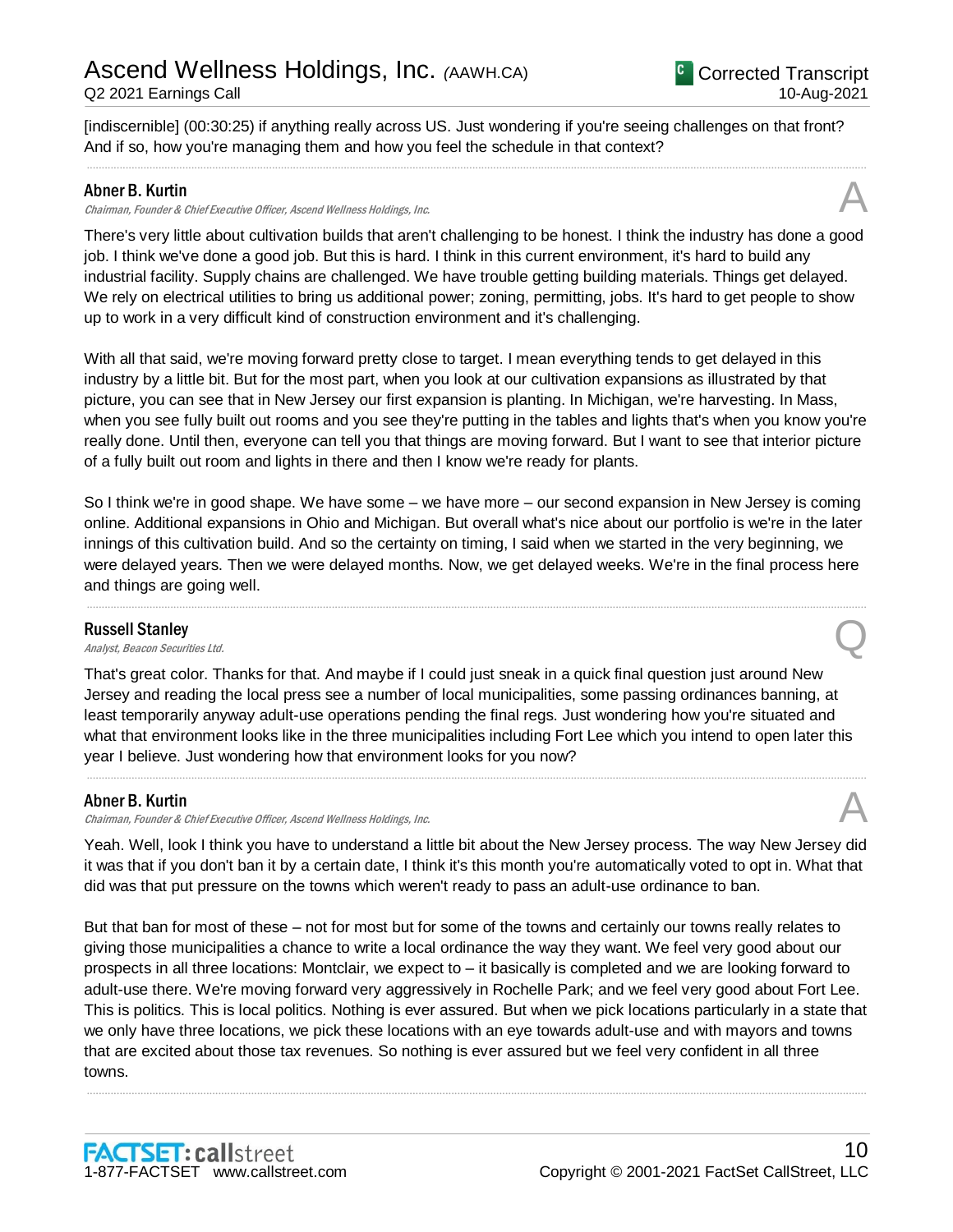Q2 2021 Earnings Call

#### <sup>C</sup> Corrected Transcript 10-Aug-2021

#### Russell Stanley

**Russell Stanley**<br>Analyst, Beacon Securities Ltd. Quarter and Containing the Containing Security of Containing the Containing Securities Ltd.

That's excellent. Thanks for the color. I'll get back in the queue.

**Operator**: Your next question comes from Bobby Burleson with Canaccord. Please go ahead.

#### Bobby Burleson

**Bobby Burleson**<br>Analyst, Canaccord Genuity LLC

All right. Thanks for taking my questions. So I guess the first one Abner would be with the news out of New York and it's been frustrating kind of a slow process there with moving forward on some of the legalization progress and with the governor resigning, with an incoming governor what are your thoughts there in terms of the calculus on how things play out? Is this a net positive in terms of how quickly we move forward from here or just any take on that would be helpful.

.....................................................................................................................................................................................................................................................................

.....................................................................................................................................................................................................................................................................

.....................................................................................................................................................................................................................................................................

#### Abner B. Kurtin

Chairman, Founder & Chief Executive Officer, Ascend Wellness Holdings, Inc.

Thanks, Bobby. Was there news in New York today? I didn't know. No, just kidding. No. Everybody knows that New York has been a very frustrating market. I think while everyone's excited about it long-term and excited about the prospects of a market with 20 million people and very limited supply to be a really attractive market for the industry, it's been very slow going. And I think, even before you get into the problems of Governor, soon-to-beformer Governor Cuomo, even when he was kind of riding high, while he was pro cannabis he wasn't moving quickly and we all know that the Cannabis Board has yet to be seated and he didn't even move forward with whole flower as aggressively as hoped in the medical market. Then the state has gone into complete inaction as we've gone through this political drama. We do see it today as a very strong net positive. We see the ability of Albany to get back to work as being really important for this industry and this process. We believe the new Lieutenant Governor is very supportive of cannabis and we'll move very quickly to see the board and move forward.

That said, that's political, and my opinion is as good as anybody else's. But we definitely see this as a strong net positive. As someone going through the legal process to get our transaction approved, we're really excited about this move and our ability to work with the Department of Health and get this transaction closed.

.....................................................................................................................................................................................................................................................................

#### Bobby Burleson

**Bobby Burleson**<br>Analyst, Canaccord Genuity LLC

Great. Thanks for that. Obviously 2022 has a lot of tailwinds from the cultivation you're bringing online in the second-half here. But in the second-half on a revenue basis hitting the guidance, just curious now that all your assets relative to that guidance are turned on, if you had to kind of rank your confidence level by geography or sales channel or what-have-you? How do you feel about tiering, what's contributing to you guys hitting the guidance here in the second-half?

#### Abner B. Kurtin

Chairman, Founder & Chief Executive Officer, Ascend Wellness Holdings, Inc.

All right. Well, Dan and I aren't in the same room so I'll give you my answer and then I'll let Dan give it to you. I mean if you look at our guidance, if you look at what we did in the second quarter and you multiply that by four, we're sitting here on the run rate of our guidance for the year. So we're not really banking on significant growth to hit this – this target. We have the highest confidence I think that we've ever had in the near-term at AWH because

.....................................................................................................................................................................................................................................................................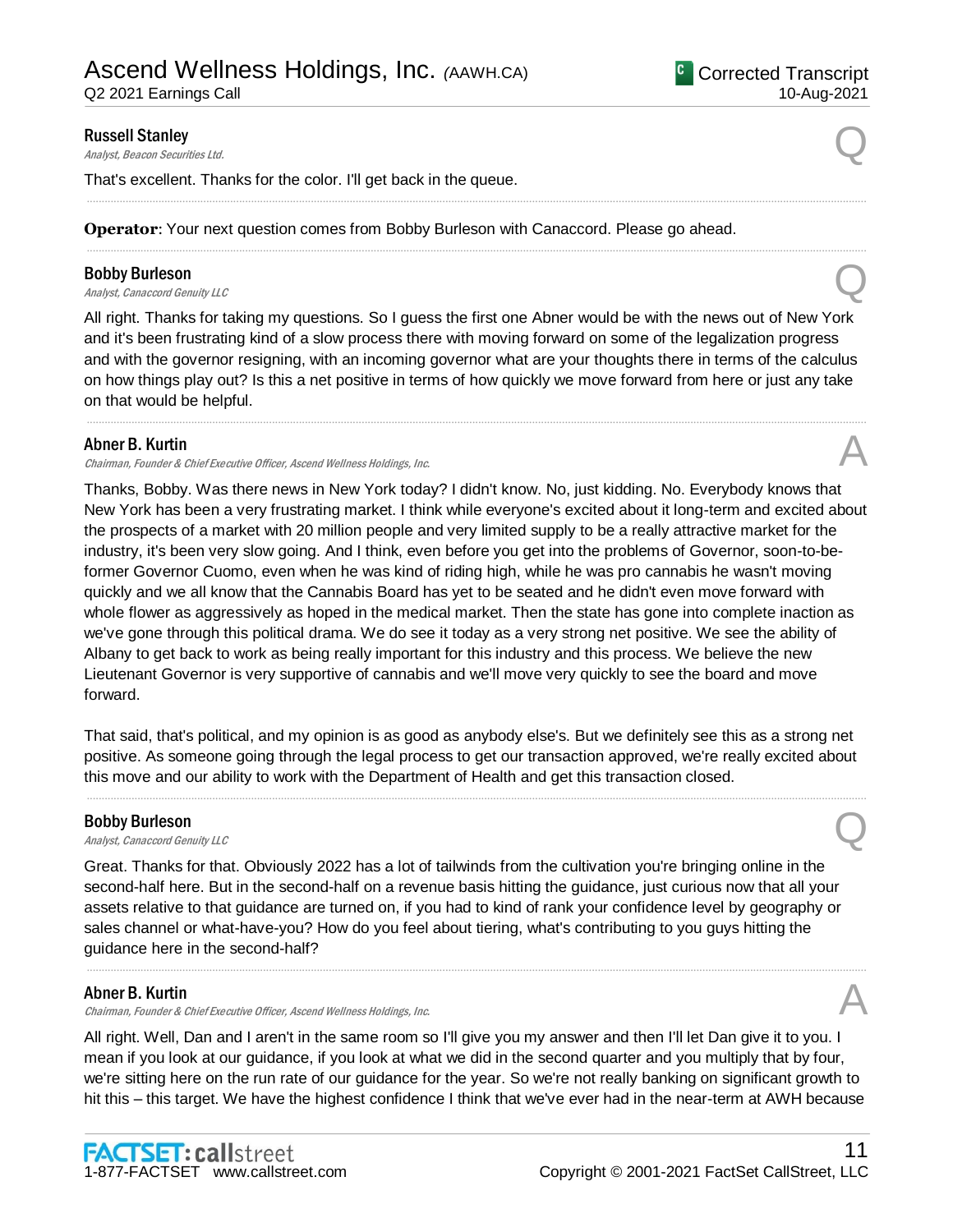these assets are on. And if you look back at Russ's question, the question is always when is it going to open? We played the when is it going to open game in Boston for about nine months. We've been delayed over a year in our Mass facility previously on the cultivation and others. And like others in the industry, this is just – this is part of doing business.

The fact that we have all our assets open right now is – really gives us a high confidence into outlook over the next six months, nine months. And then we have if you look at the pipeline slide, we have another wave of cultivation assets which – and some dispensaries that will really drive the next wave of growth. We always use the growth in our company as stair-steppy. We went through the stair-steps in 2021 and now we're going to kind of yield those results for the rest of the year. And now we've got to bring on the next set of assets, which are going to drive growth in 2022.

So I think that's kind of where we are. And I'd also say to remind you that when we look at our pipeline and our growth we're not building anything for M&A. No additional cultivation builds that we need and also New York is really not figuring in in most people's estimates. We view New York as a 2023 event. Therefore, 2022 has de minimis contribution from New York. So for all those reasons, you never want to be overconfident in a very difficult industry but we feel pretty good at where we are.

.....................................................................................................................................................................................................................................................................

Dan, what are your thoughts on this year?

#### Daniel Joseph Neville

Chief Financial Officer & Treasurer, Ascend Wellness Holdings, Inc.

Yeah. I'd just echo – I'd echo what Abner said. The assets are on. We're at a pretty healthy run rate today. We obviously do have a few minor openings in the balance of the year.

The Newton dispensary and some harvest out of Michigan and New Jersey that would hit before the end of the year. But we've kind of battle tested and put very unheroic assumptions around those assets. So we're pretty confident. We're very confident on the current performance of our assets today and achieving these results.

And I think Illinois is obviously the biggest driver here, right? But you continue to see robust growth out of that market. We're not banking on that for the remainder of the year but that tailwind continues to help us quarter-onquarter and month-on-month.

.....................................................................................................................................................................................................................................................................

#### Abner B. Kurtin

Chairman, Founder & Chief Executive Officer, Ascend Wellness Holdings, Inc.

Yeah. I mean I would just add Illinois has been a monster for us. We're so proud of that team out there. We were sitting here – if you were sitting here six or nine months ago on our call, we were looking to scale up that operation. We were looking to improve cultivation yields. We were looking to bring our kitchen online. And all those things have happened. We're achieving cultivation success. We're achieving manufacturing success. We're achieving distribution success. All of that indicates what we kind of have always thought that this industry is hard. You have to dial it in. But when you dial it in, it is really – it can be really successful. And I think you're seeing that with a lot of our competitors.

Everyone has states that they're struggling with in getting up to speed. But the better companies in the industry all have states that they're really killing it in. And for us that's Illinois. .....................................................................................................................................................................................................................................................................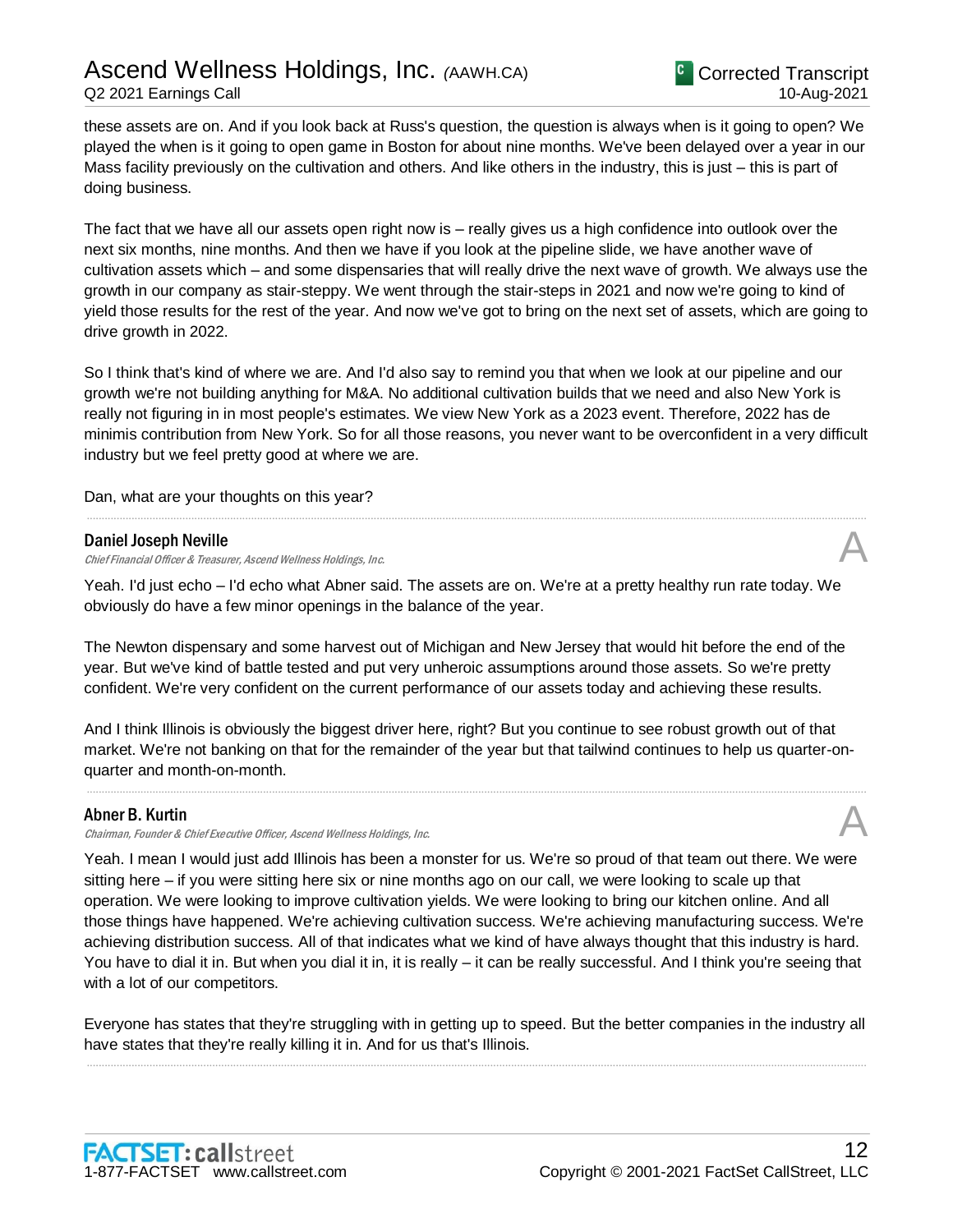## Ascend Wellness Holdings, Inc. *(*AAWH.CA)

Q2 2021 Earnings Call

#### <sup>C</sup> Corrected Transcript 10-Aug-2021

#### Bobby Burleson

**Bobby Burleson**<br>Analyst, Canaccord Genuity LLC

Great. Thanks. I'll let somebody else ask some questions. Thanks for those answers.

**Operator**: Your next question comes from Matt McGinley with Needham. Please go ahead.

#### Matthew Robert McGinley **Matthew Robert McGinley**<br>Analyst, Needham & Co. LLC

Thank you. My first question is on the bulk sale revenue in Massachusetts. How much revenue was related to that lower testing flower in Massachusetts this quarter and how much of a gross margin impact did it have? And I think Dan said in his prepared remarks that you weren't completely through that inventory. So I'm curious that how much of an impact that could actually have into the third quarter?

.....................................................................................................................................................................................................................................................................

.....................................................................................................................................................................................................................................................................

.....................................................................................................................................................................................................................................................................

#### Abner B. Kurtin

Chairman, Founder & Chief Executive Officer, Ascend Wellness Holdings, Inc.

I'll let Dan answer that but let me just say on the macro question. This is, when you bring cultivation facilities online your initial set of genetics and your initial harvests are a bit of a crapshoot as you dial it in. In every one of our facilities and I would say for every company in the industry, no one is ever thrilled. Most people are not thrilled with their first harvest. So we got unlucky with a set of genetics that came in with some illness. And because of the timing, it takes three or four months to work through that.

But what's nice is that we're pretty much through the last harvest of really troubled product and everything that we see now is starting to test better, act better and we're rebuilding it. And we went through this in Illinois. So while we're never thrilled with something like this, we consider it kind of part of the business.

.....................................................................................................................................................................................................................................................................

I'll let Dan answer the specific numbers on it.

#### Daniel Joseph Neville

Chief Financial Officer & Treasurer, Ascend Wellness Holdings, Inc.

Yeah. So, Matt, it was a little over \$1 million of product. To answer the second part of your question, what we have still in the vault and on the balance sheet today is about \$350,000 worth of products. So while there's a little bit still that we have to flush through here, there's a lot lower – a lot less that we have left on the other side of this thing. So that kind of dimensionalizes where we're at. The overall impact on the margin side of things, so it's about 200 bps for the issues in Massachusetts.

.....................................................................................................................................................................................................................................................................

#### Matthew Robert McGinley **Matthew Robert McGinley**<br>Analyst, Needham & Co. LLC

Okay. That's helpful. And thinking through the or [ph] taking in the (00:43:36) refi opportunity discussed but also thinking about your cash flow from ops, in this quarter you were fairly close to crossing over to positive and based on the revenue guide it looks like you would probably be positive in the back-half of the year and the working capital will be lumpy. But I mean do you think that you could be a cash flow positive in the back-half of the year?

.....................................................................................................................................................................................................................................................................

#### Abner B. Kurtin

Chairman, Founder & Chief Executive Officer, Ascend Wellness Holdings, Inc. A

Well, let me just – I'll turn it over to the Dan to go through this [indiscernible] (00:44:00) but once again I mean I think what's important is we are after-tax free cash flow positive significantly before expansion CapEx. And I think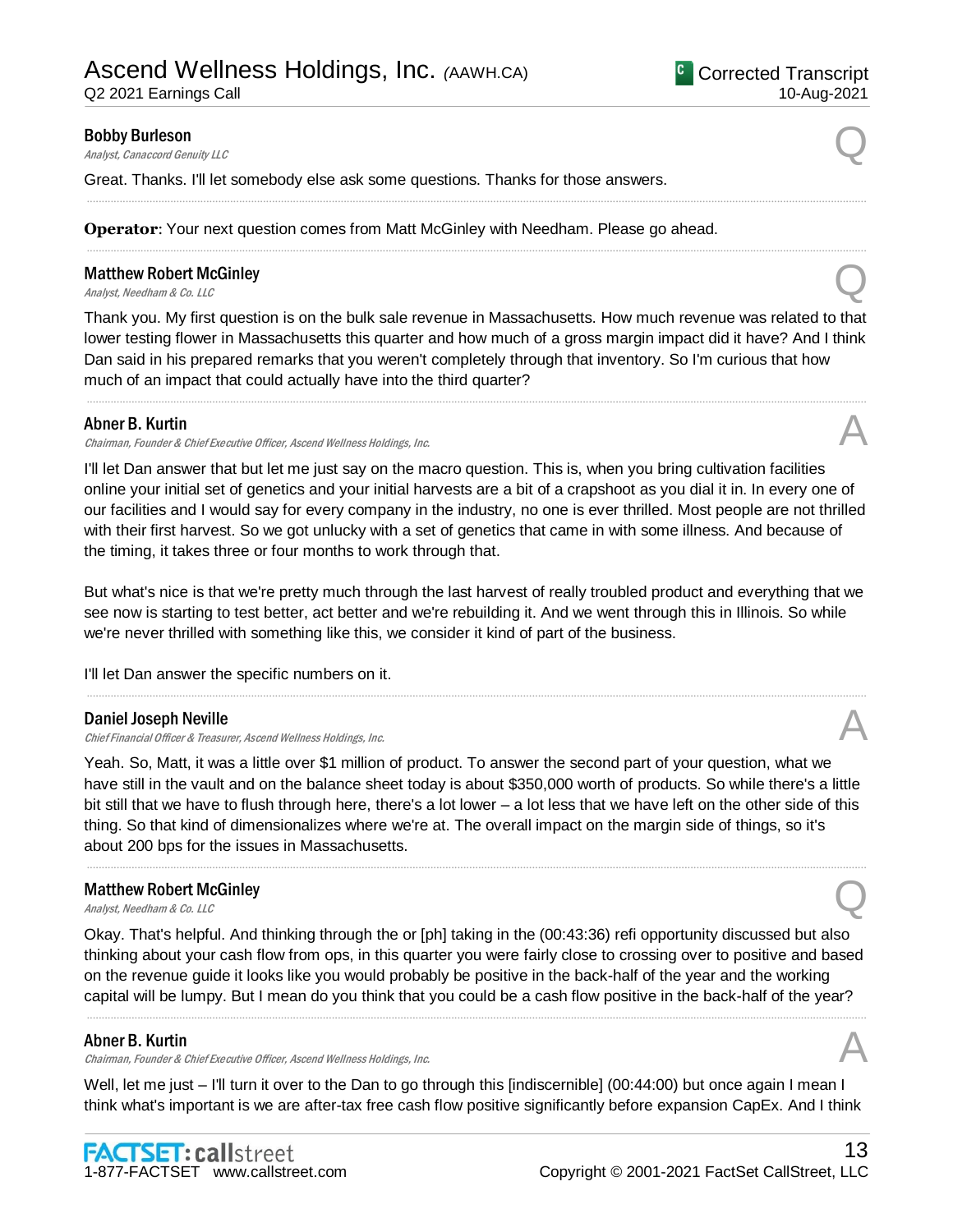# Ascend Wellness Holdings, Inc. *(*AAWH.CA)

for any company we've all been doing this for a long time that's a good position to be in because every dollar that we're investing that puts us at negative overall cash flow is high-return capital to grow the business. So we like where we are and we like that the core business is essentially free cash flow positive. Dan, do you want to go through the timing?

.....................................................................................................................................................................................................................................................................

#### Daniel Joseph Neville

Chief Financial Officer & Treasurer, Ascend Wellness Holdings, Inc.

Yeah. So we should be in late-Q3 or early-Q4, we should be after-tax cash flow positive not accounting for the CapEx ramp – the CapEx spend that we have for these cultivation build-outs for the remainder of the year.

.....................................................................................................................................................................................................................................................................

.....................................................................................................................................................................................................................................................................

.....................................................................................................................................................................................................................................................................

#### Matthew Robert McGinley **Matthew Robert McGinley**<br>Analyst, Needham & Co. LLC

Okay. That's great. Thank you very much.

**Operator**: Your next question comes from Graeme Kreindler with Eight Capital. Please go ahead.

#### Graeme Kreindler **Graeme Kreindler**<br>Analyst, Eight Capital Quarter of Capital Quarter of Capital Quarter of Capital Quarter of Capital Quarter of Capital Quarter of Capital Quarter of Capital Capital Quarter of Capital Capital Capital Cap

Hi. Good afternoon. And thank you for taking my question. I wanted to ask a follow-up regarding the comments made regarding M&A targets, particularly within new states. Looking at some of the targets that you laid out there, I'm just wondering do you have any sort of internal hurdle rates or do you look for businesses at a certain stage or lifecycle in terms of how that might fit in with the existing core business, what that might do to the financials? Just wondering if you get a bit more selective when you're looking at various greenfield opportunities? Thanks.

.....................................................................................................................................................................................................................................................................

#### Abner B. Kurtin

#### Chairman, Founder & Chief Executive Officer, Ascend Wellness Holdings, Inc. A

Thanks for the question. It's hard to – it's such a three-dimensional kind of matrix in terms of decision-making. It's hard to just give you – we have a quick answer to that. Certainly, when we bought our New Jersey asset, it was not profitable, didn't have a ton of revenue and we're really [ph] mining (00:45:55) assets and we were also taking a risk that adult-use didn't ever happen in New Jersey. So, very high discount rates but really high upside in the asset. When you get into a later-stage, existing adult-use market if we were to do something additional in Massachusetts for instance or if we were in a late-stage medical market, those are the things where we're looking to be really accretive pretty much immediately or in 2022.

So we're always looking for accretive acquisitions but I think you can get caught up in something it being accretive on a multiple basis but not accretive on a value basis. So we need to – it's great to do accretive acquisitions. We're looking to do some. We're talking to people that fall in that category but that isn't the only metric, right? We're looking at an industry just growing from \$17 billion to \$100 billion. There's plenty of upside for growth. There's plenty of assets that are underperforming and those can be tremendous pies opportunistically.

Also, you have to admit that we're not the only people out there looking for M&A, right? So the market has – is definitely more competitive now and we feel that we have a real competitive advantage in our existing states. And if you look at by going deep and not wide, when you look at we've done in Illinois and certainly what somebody like [indiscernible] (00:47:21) has done in Florida and Curaleaf in New Jersey, by getting significant market share you just drive huge profits in this industry. And that is something we would like to do in all our core markets. And so, in a lot of cases, our most accretive acquisition could be in our existing markets.

.....................................................................................................................................................................................................................................................................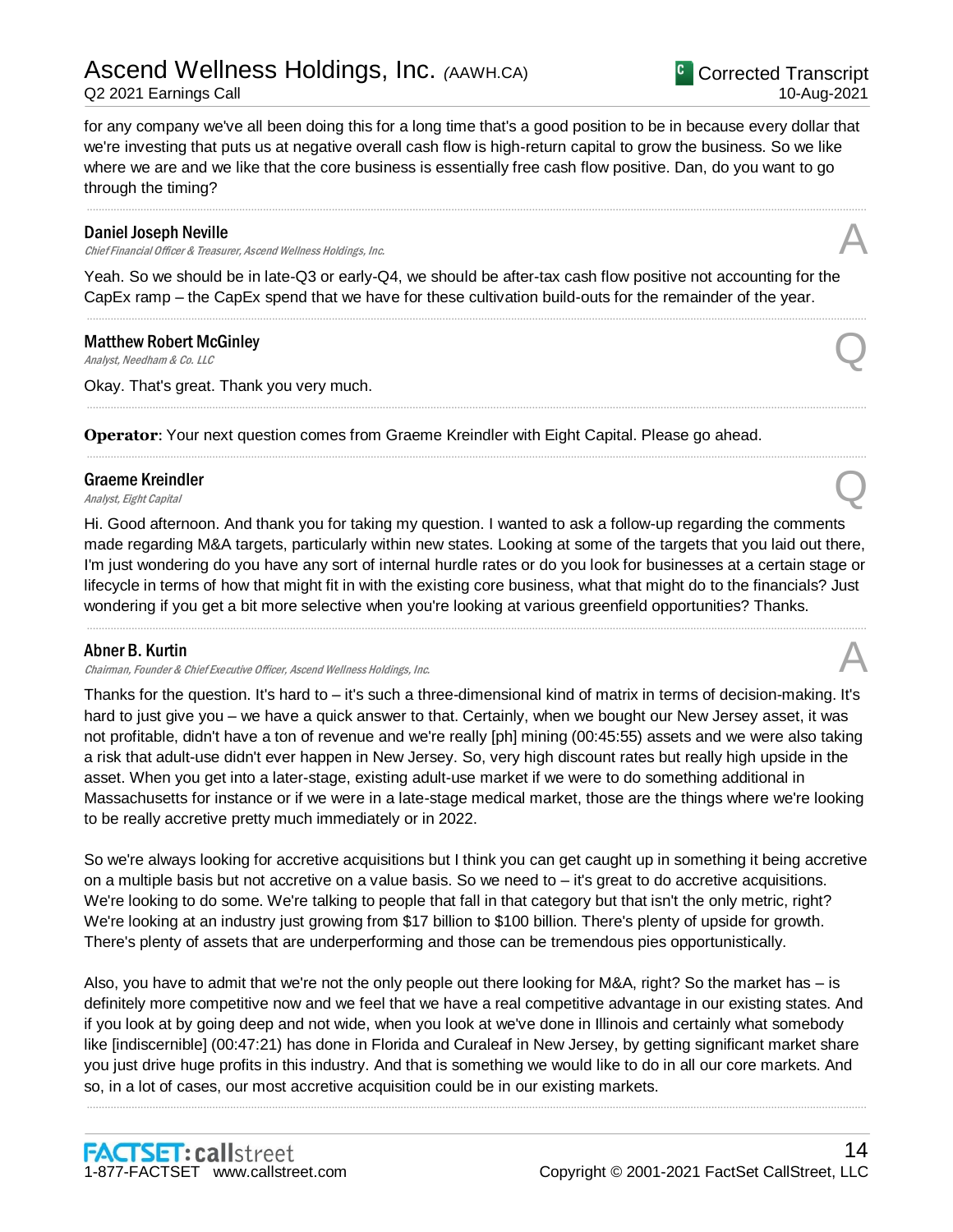Understood. Appreciate the color there. And then just as a quick follow-up in terms of what you're seeing in the private markets right now, are the valuations reflecting what we've seen in the public markets coming off the highs in February or is there a bit of a dislocation there as you're having these discussions? Thanks.

.....................................................................................................................................................................................................................................................................

#### Abner B. Kurtin

Chairman, Founder & Chief Executive Officer, Ascend Wellness Holdings, Inc.

There's a bit of a dislocation. I mean, look, the private market there's always an arbitrage between the private and public markets, so – but unfortunately when the public markets come down like they've had, you don't get that 20% or 30% reduction in private market values right away. And it's also a case-by-case basis. Forever in this industry, you have a lot of SSOs and smaller operators with stars in their eyes about either becoming MSOs or the high valuation of their assets. And that has really slowed down consolidation for us and a lot of other players. And that hasn't changed. But at the same time this industry is hard. People reach the level that they are capable of as operators and they see it's time that they can maybe create more value for themselves and their investors by partnering with somebody like us. We think that we have a very attractive stock. We're a company that kind of does what it says it's going to do, good people to work with that execute it. So we hope we're a good partner. There's a lot of memories in this industry on the private side of people who did deals with companies that had stock implosions. And so it's not just valuation. People want confidence in the stock that they're getting in the case that they're getting stock as well as the people involved. So those are all areas where we compete to get good deals and get attractive valuations.

.....................................................................................................................................................................................................................................................................

#### Graeme Kreindler **Graeme Kreindler**<br>Analyst, Eight Capital Quarter of Capital Quarter of Capital Quarter of Capital Quarter of Capital Quarter of Capital Quarter of Capital Quarter of Capital Capital Quarter of Capital Capital Capital Cap

Okay. Thank you very much for that.

**Operator**: Your next question comes from Kendric (sic) [Kenric] (00:49:35) Tyghe from ATB Capital. Please go ahead. Kendric (sic) [Kenric] (00:49:45), your line is now open.

.....................................................................................................................................................................................................................................................................

.....................................................................................................................................................................................................................................................................

#### Kenric Tyghe

**Kenric Tyghe**<br>Analyst, ATB Capital Markets, Inc.  $\bigotimes$ 

Sure. Apologies. Some technical difficulties. Good evening and thank you for taking my questions. Abner, just on Illinois and the capacity expansion there can you speak to or even just directionally provide any insights on how much more attractive either the yields will look through that expanded footprint and/or perhaps just speak to sort of what your expected margin profile could be that you would generate relative to what you're doing now in that much smaller footprint?

And then a follow-up question on Illinois and the capacity expansion there, as it relates to new resale licenses is it reasonable to assume that's part of what you've been building into here as you're sort of target of [ph] 113 (00:50:28) exiting the year is with a view to having room to support those additional new licenses as they come on through the lottery process in the second-half of next year?

.....................................................................................................................................................................................................................................................................

#### Abner B. Kurtin

Chairman, Founder & Chief Executive Officer, Ascend Wellness Holdings, Inc.

Yeah. Let me take the macro point and turn it over to Dan on some of the specifics of the return on the greenhouse. Yeah, look Illinois has, what, just under 110 stores now with 14 million people. That's significantly





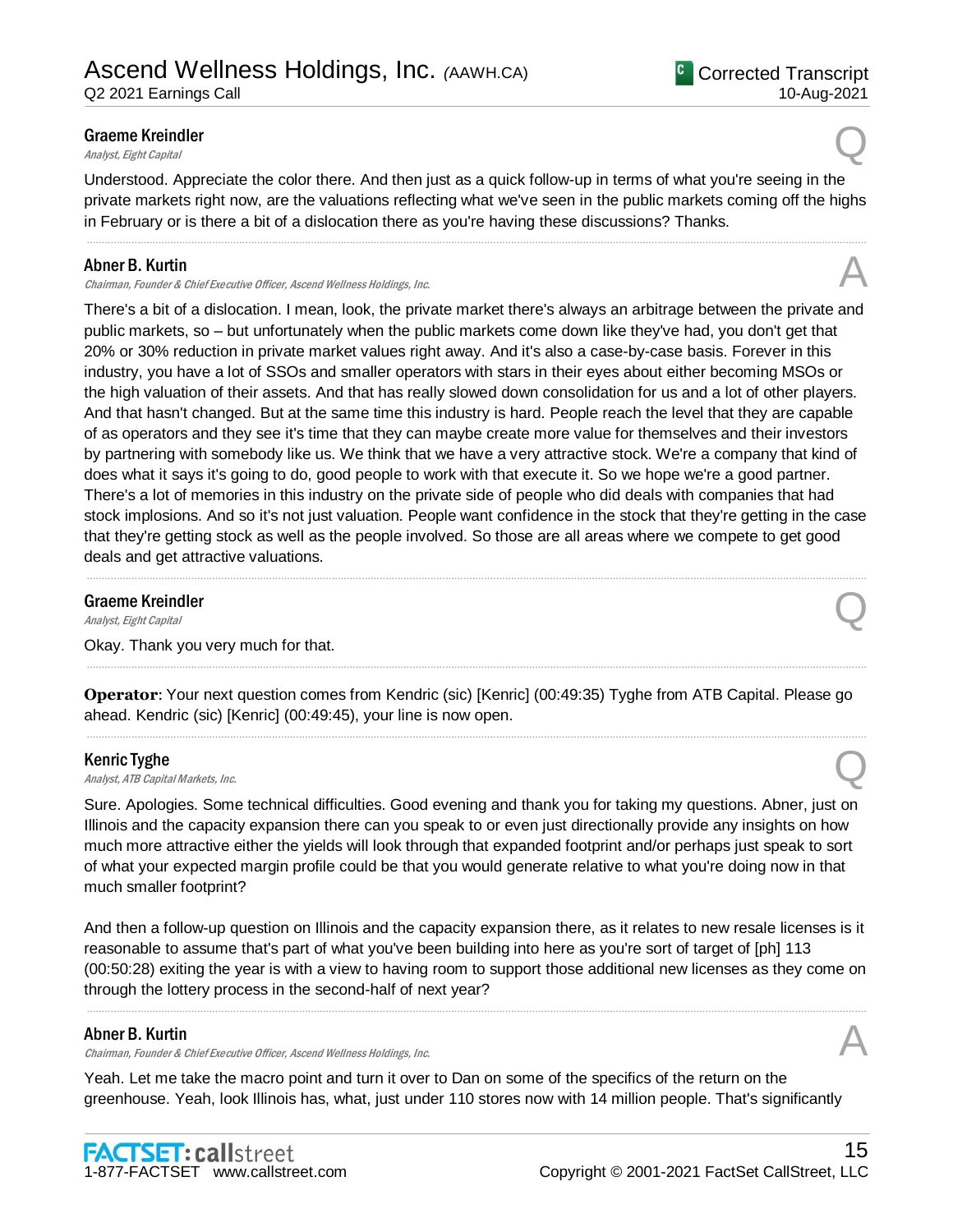under-stored, right? We – I think the industry is really excited about having additional stores. We're not worried about the competition. We're excited that customers are going to have more access to product and it creates a great opportunity for our wholesale market. That's clearly part of the thought process.

Secondly, we do see these licenses as potentially people we can partner with; to get our additional two licenses and get to 10 and we're having active discussions with people who have won the lottery or talking about it to partner with them in a way to become part of the Ascend family.

When we look at the greenhouse, we think the greenhouse can do similar results to the indoor. But as you know at greenhouse, we're looking – we're going to be a little bit more conservative. We're going to be – we're going to look for a little lower return and look for less flower and more product that's going to go into manufactured products and distillate. But we have a real shortage in our current facility in distillate. We've been very successful. And as a result, we need more biomass and we need more distillate. So this is product that's desperately needed for our existing business and [ph] has a home (00:52:17) right away.

.....................................................................................................................................................................................................................................................................

Dan, you want to talk a little bit about the margin profile or give him a little...?

#### Daniel Joseph Neville

Chief Financial Officer & Treasurer, Ascend Wellness Holdings, Inc.

Yeah. Sure. Yeah. So we don't really dive into margins on a state-by-state basis. But directionally I can kind of give a little bit of color. We do have a pretty substantial footprint today in Illinois. We have 55,000 square feet of canopy and then we're adding 58,000 square feet with the greenhouse. So it's – well, it's a significant expansion. We're not tripling our canopy or quintupling our canopy like we are in Massachusetts or New Jersey and leveraging that overhead.

With that being said, greenhouse it will obviously be a lower cost biomass. You don't have as much electricity related to that. And – but that will kind of be offset by the fact that we assume more of our product will go towards distillate products due to it being greenhouse product, although it will be fully conditioned and a sealed greenhouse.

I would say that we will be able to leverage our infrastructure that we have in place today at the very cultivation. So think the lab, we don't have to add any additional capacity at our lab. We don't have to add any capacity at our kitchen or with any of the automated equipment we use related to pre-rolls or flower [ph] bathing (00:53:51) so we can leverage that and leverage the capacity utilization there and that should be accretive to margins. And then the last point I would make directionally is that we are carrying the cost, not just in Illinois but across these expansions of the tenant improvements that we spent for these expansions within our sale leaseback today.

So we're paying full freight on the rent side of things to fund these build-outs. And that's included in the \$6.1 million of rent that we paid in the quarter. Once we get production out of these facilities in Q1 that fixed cost along with the other fixed cost I talked about with the lab, kitchen and just overall management overhead should provide a nice bump in margins once we're productive out of that facility.

.....................................................................................................................................................................................................................................................................

#### Abner B. Kurtin

Chairman, Founder & Chief Executive Officer, Ascend Wellness Holdings, Inc.

And just to be clear that's a huge headwind to our business, right, because we only have 30% of our cultivation assets online. I mean if you were to look at most other industries, you'd be capitalizing the cost of additional projects until they start generating revenue. We're eating that full freight on rent. So that's why scale just immediately is so accretive to our bottom line as we bring this cultivation asset online.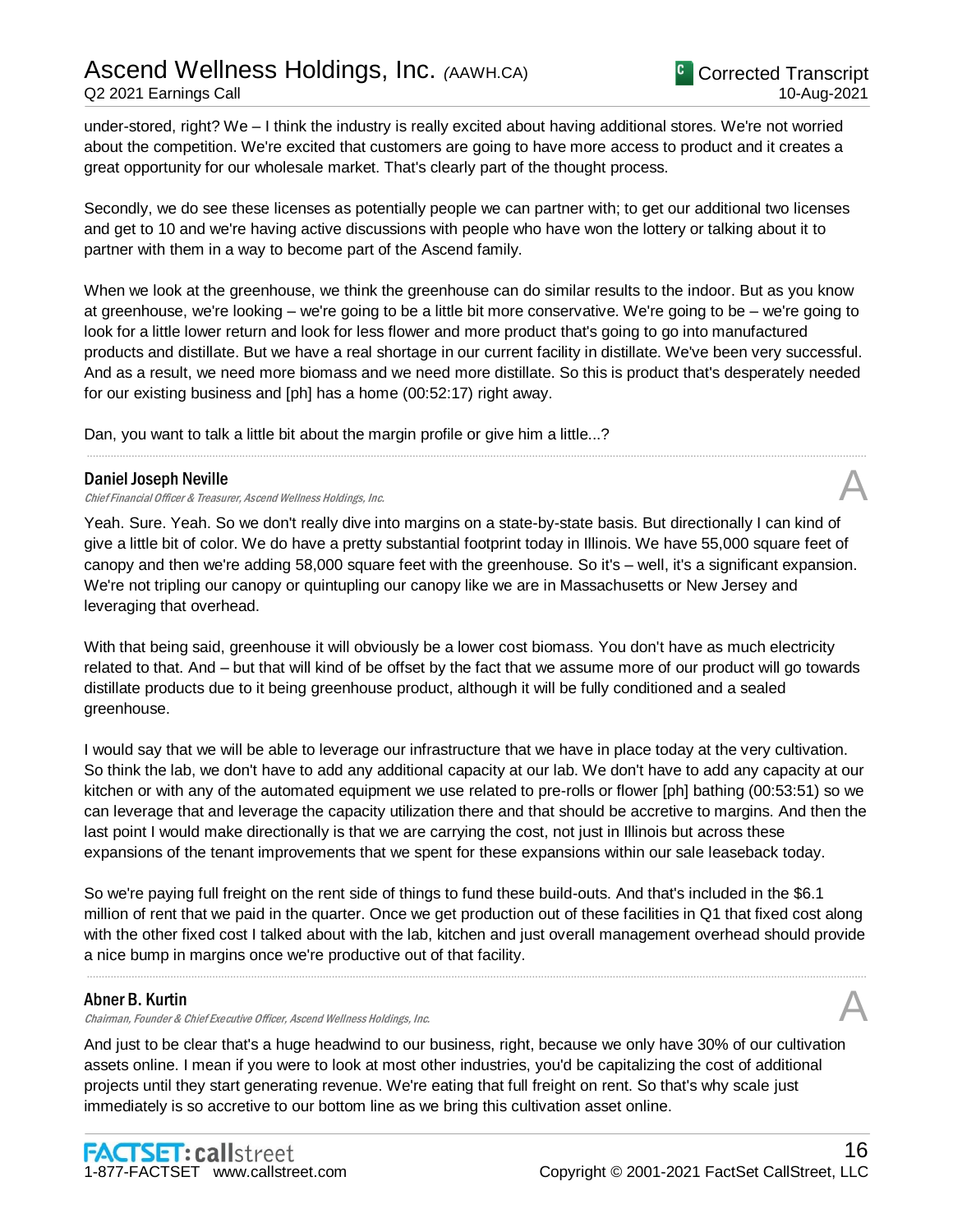#### Kenric Tyghe

**Kenric Tyghe**<br>Analyst, ATB Capital Markets, Inc.  $\bigotimes$ 

Thanks, Abner. I hear you and that's great color from you and Dan. [ph] If I just turn us (00:55:14) to a quick discussion on brand and related, you – interesting little exhibit there on your Ozone sort of positioning, particularly within the context of April. I'm just wondering recognizing those sort of ratings and rankings can be pretty noisy, is it safe to say that over time you're typically sort of puts-and-takes within that top five sort of grouping in Illinois? Could you provide any insight there as to how that sort of trended directionally and that's how you exited the quarter. And then just one further follow-up for me please.

.....................................................................................................................................................................................................................................................................

#### Abner B. Kurtin

Chairman, Founder & Chief Executive Officer, Ascend Wellness Holdings, Inc.

Look, look, we're doing well. That was obviously a very favorable stat in April so we're happy to share it with you. I would say there's a number of great brands in Illinois and we're all kind of – Cresco is the biggest player not surprisingly; both the Cresco brand and the High Supply and others. After that on the wholesale side, GTI, well, we're ahead of Rhythm has other brands, but there's a bunch of us: Verano, ourselves and GTI are in that next group. Other players have great products but they don't have the canopy or the depth of market yet. They're building. They'll get there I assume but for right now it's a small group that a dispensary can say, look, I need you to fill my shelves every week and that's what we're trying to do for our dispensaries and for every dispensary, and that's been the contributor of our success; knowing if you as a customer can know that there's going to be a Flower pre-roll and a vape and a gummy delivered to your dispensary every week then you can be a great partner of that dispensary and we can do that at Illinois and we want to do that in all our states.

.....................................................................................................................................................................................................................................................................

#### Kenric Tyghe

**Kenric Tyghe**<br>Analyst, ATB Capital Markets, Inc.  $\bigotimes$ 

Thanks, Abner. And just a quick final one, speaking of filling shelves. Does the cachet allow farms to create sort of demand, sort of – from natural demand pull [indiscernible] (00:57:11) a better way to put it of that product or what you need to be doing a big marketing push around Lowell, any sort of color on how you're going to get from here to there on Lowell. I mean we're familiar with the cachet obviously. But how does that cachet translates into shelf space in Illinois and how do you plan on driving that shelf space allocation for Lowell Farms?

.....................................................................................................................................................................................................................................................................

#### Abner B. Kurtin

Chairman, Founder & Chief Executive Officer, Ascend Wellness Holdings, Inc. A

Yeah. Well, I mean if you look at earlier states like Illinois and newly adult-use new stores, customers are clamoring for new products. I mean you see it when Incredibles and Mindy's launches new flavors. You see it. When GTI entered with Beboe, you saw it when we came to market with some Cookies product, the market responds really well to new products. It's just a matter of them then liking that product and holding onto it.

We're very bullish on the pre-roll segment. It is our biggest focus. When you look at the cannabis industry, only 20% of the people are buying pre-rolls. But when you look at the cigarette industry, 2% of the people roll their own cigarettes. So we see pre-rolls as the fastest-growing segment in the market for flower. We're very focused on it. And in order to do that, we want to bring in additional brands. Because we're not as focused on the best segment in the market, it makes us a natural player and partner for someone like Lowell because our Ozone and Ozone Reserve will play below that brand. And so we can use the cachet of Lowell to help build their brand at the top. And we can basically show the quality for value segment on the Ozone and Ozone Reserve.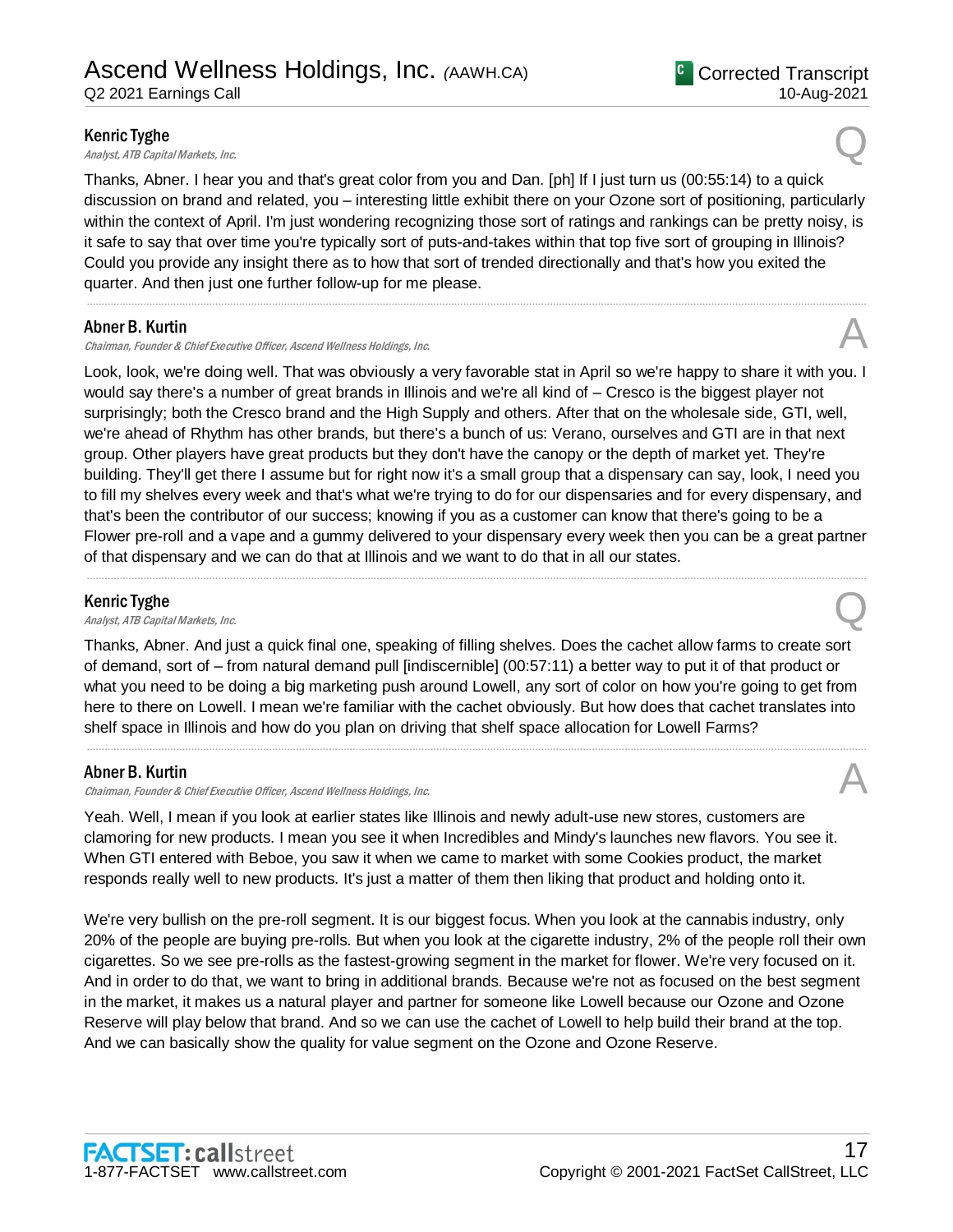

That's why we think we're such a great partner. Look, we'd love to develop best brands. We are working on it but we also know there's some great brands out West and we'd love to partner with them as we think it goes great with the Ozone strategy.

.....................................................................................................................................................................................................................................................................

.....................................................................................................................................................................................................................................................................

.....................................................................................................................................................................................................................................................................

#### Kenric Tyghe

**Kenric Tyghe**<br>Analyst, ATB Capital Markets, Inc.  $\bigotimes$ 

Thanks so much and congrats on the quarter.

**Operator: Your final question...** 

#### Abner B. Kurtin

Chairman, Founder & Chief Executive Officer, Ascend Wellness Holdings, Inc.

I would also say – I would just also add that I think Lowell's category, which is multipack pre-rolls is an undersupplied category. They do a good job with it. But in general, the market does clamor for multipack pre-rolls. And so that is a segment that Ozone wants to fill on. I think Lowell does a tremendous job on the premium side.

.....................................................................................................................................................................................................................................................................

.....................................................................................................................................................................................................................................................................

.....................................................................................................................................................................................................................................................................

#### Kenric Tyghe

**Kenric Tyghe**<br>Analyst, ATB Capital Markets, Inc.  $\bigotimes$ 

Thanks, Abner.

**Operator**: Your final question comes from Jesse Pytlak with Cormark Securities. Please go ahead.

#### Jesse Pytlak

**Jesse Pytlak**<br>Analyst, Cormark Securities, Inc.  $\bigotimes$ 

Hey. Good evening. Just on retail transactions. You had some very nice sequential growth and I'm just wondering if you can maybe elaborate a little bit on how much of that came from the new store openings versus just the higher throughput?

.....................................................................................................................................................................................................................................................................

.....................................................................................................................................................................................................................................................................

#### Abner B. Kurtin

Chairman, Founder & Chief Executive Officer, Ascend Wellness Holdings, Inc.

Thanks, Jesse. I'll turn that one over to Dan to give you the financial metrics.

#### Daniel Joseph Neville

Chief Financial Officer & Treasurer, Ascend Wellness Holdings, Inc.

Yeah. Well, it's really hard to break that down I would say. I mean the vast majority of that would have come from new store openings. We did, despite only having three openings in the quarter we did open our Fairview Heights dispensary which is in Southern Illinois near St. Louis. That store came out of the gate very strong. That was not in the compare in – that was technically not a new opening but it opened in March 27. So that was a big contributor. So we have seen additional throughput through the dispensaries: Our Chicago acquisitions, the Boston dispensary has been ramping nicely as well but the vast majority is through the new openings.

.....................................................................................................................................................................................................................................................................

#### Jesse Pytlak

**Jesse Pytlak**<br>Analyst, Cormark Securities, Inc.  $\bigotimes$ 

Okay. Understood. And then just switching to New Jersey, I'm just hearing kind of anecdotally [audio gap] (01:01:13-01:01:21)